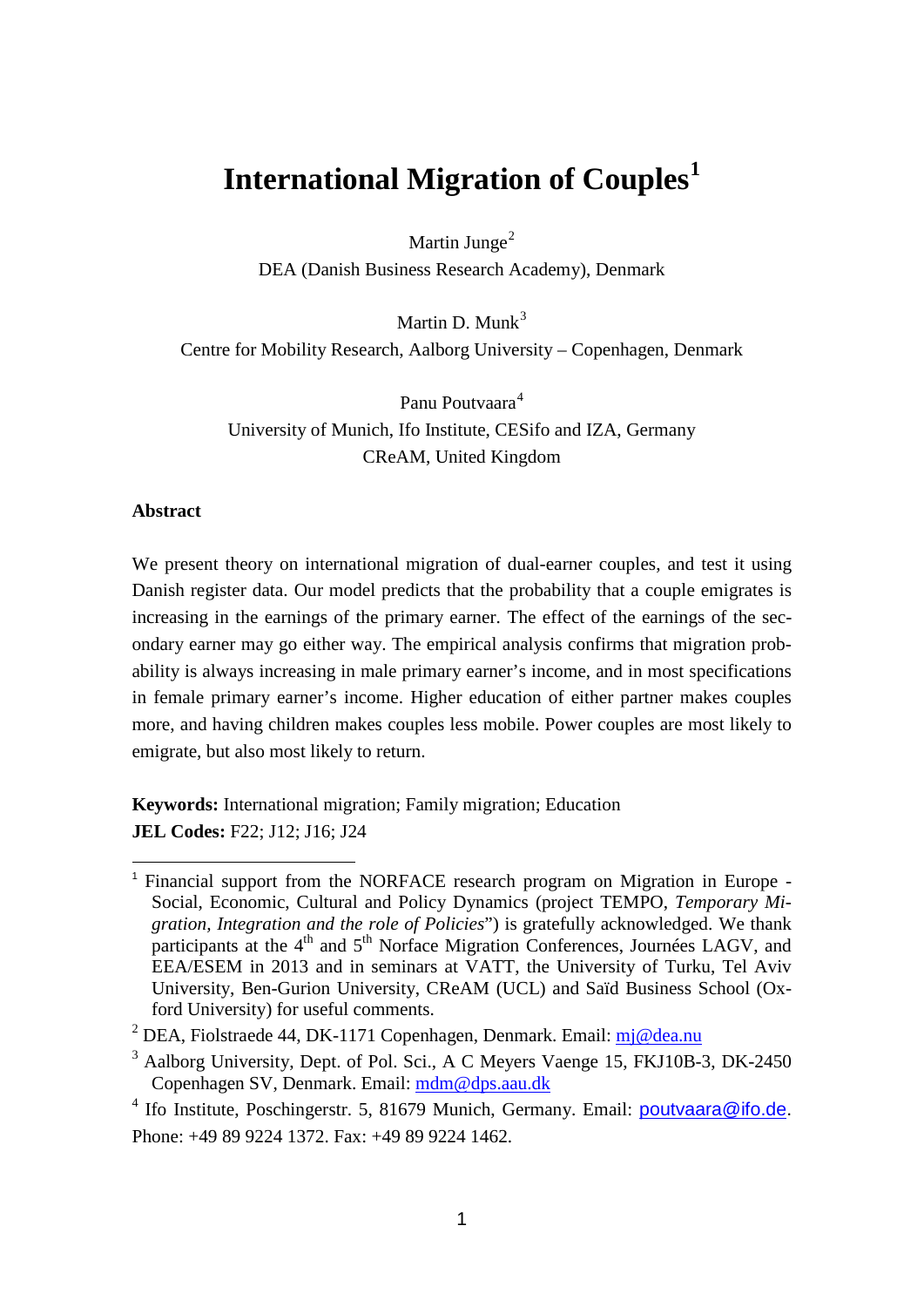# **1 Introduction**

Couples are less likely to migrate than singles, even after controlling for age. An important reason for this is that a dual-career couple that considers migrating may face difficulties in finding a good job match for both partners in the same location. In pioneering contributions, Mincer (1978) and Frank (1978) linked couples' colocation problem to the lower earnings by women. If migration decisions are made to maximize joint family income and women earn initially less than men, the possibility of migration puts women at a further disadvantage. Costa and Kahn (2000) showed that the colocation problem is a primary explanation for why college-educated couples in the United States have increasingly located in large metropolitan areas after the Second World War. Gemici (2011) presents a dynamic model with intra-household bargaining and repeated migration decisions. Couples decide in each period whether to stay together where they are currently located, migrate together to a new location, or break up. He analyzes the interplay between migration, labor market outcomes and marital stability, using PSID data. Family ties reduce migration and earnings of both men and women. Without family ties, men would earn 10% and women 3% more.

In this paper, we study international migration of couples. We present first a theoretical model of migration decisions by dual-earner couples, and analyze how the probability that the couple emigrates depends on the income of the higher-earning partner and of the lower-earning partner. We then test this model using register data from Denmark, which is one of the richest and most gender-equal countries in the world (United Nations Human Development Report 2011). We restrict our attention to male-female couples, due to a difficulty in recognizing cohabiting same-sex couples in the data. As Costa and Kahn (2000), we call couples in which both male and female have college education power couples, and couples in which neither spouse has college education lowpower couples. In most of the subsequent analysis, we divide Costa and Kahn's group of part-power couples into male-power couples in which the male has college education but the female has not, and female-power couples in which only the female has college education.

We ask a number of related questions. First, how does the probability of international migration differ between singles and couples at various ages? Second, how does the probability that a couple emigrates depend on partners' education? Third, how the earnings of the primary earner and of the secondary earner affect the likelihood that a couple emigrates? Fourth, how earnings, children and partners' education are related to return migration? To answer these questions, we use full population register data from 1982 to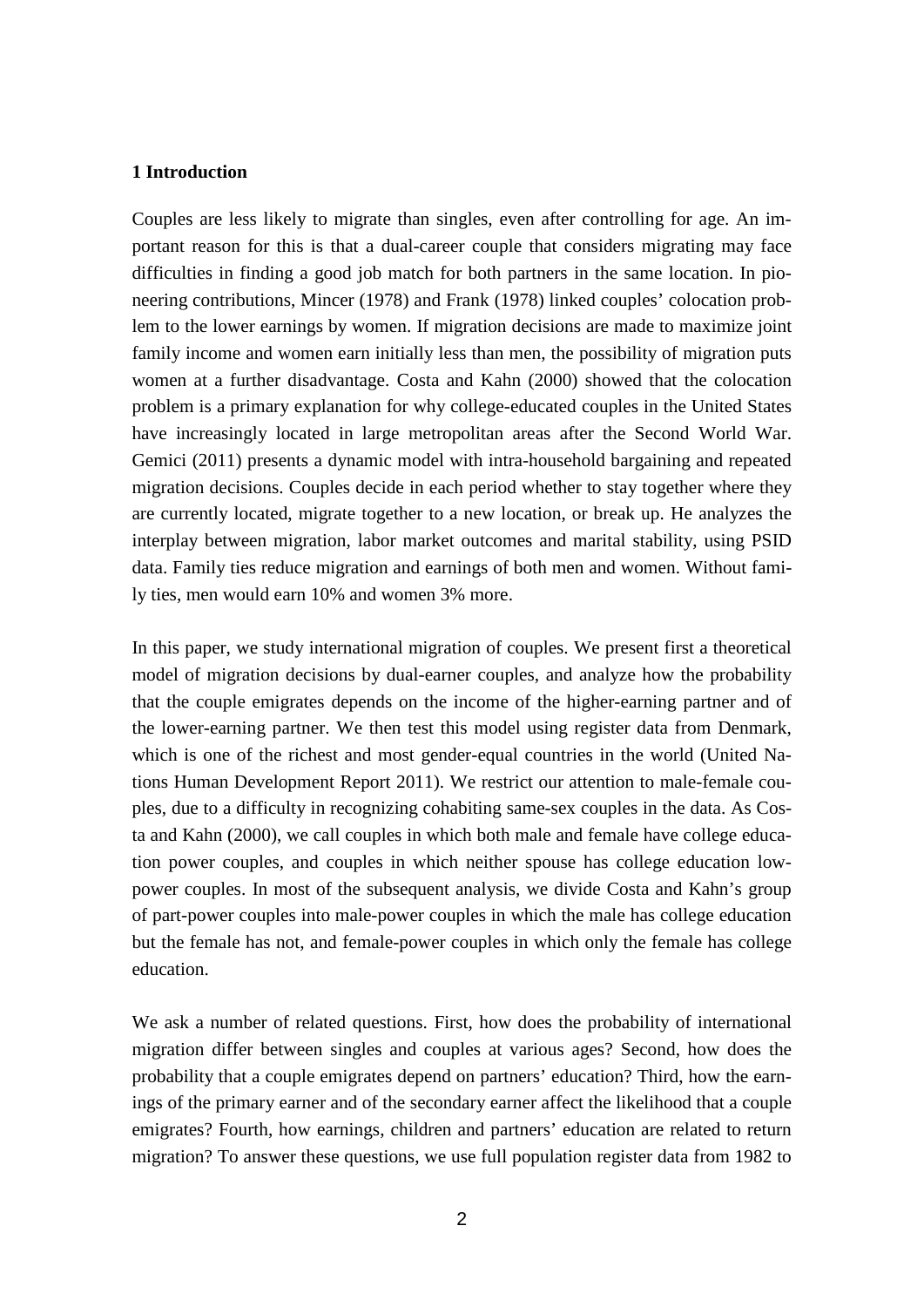2010, including age, gender, a household identifier that allows identifying cohabiting couples, education, income and migration events of all Danes who were registered to live in Denmark.

Previous literature analyzing domestic migration has found that couples' migration decisions are more responsive to male job opportunities (Blackburn (2010), Tenn (2010), Gemici (2011)). In a theoretical contribution on joint job search, Guler et al. (2012) conclude that if ex ante identical spouses can receive job offers from different locations and incur a cost when living apart, joint search can result in a worse outcome than single-agent search. Most of the previous analysis of international migration has focused on men (Chiswick (1978), Borjas (1987), Chiquiar and Hanson (2005), Grogger and Hanson (2011)). Borjas and Bronars (1991) show that self-selection of migrants who move with their partner is not as strong in terms of individual characteristics. Cobb-Clark (1993) analyzes female immigrants to the United States and finds that women from rich countries with low return to education and small income differences have relatively higher earnings in the United States. This suggests a corresponding selection as among men. In addition, she also finds that women who migrated as household members earn significantly higher wages than women who did not. Therefore, her results are at odds with findings from analyzing domestic migration.

Our first stylized finding is that single men and women are much more mobile than men and women in couples. Therefore, the stylized finding that Mincer (1978) derived for internal migration holds also for international migration.For most age groups, singles are several times more likely to emigrate than couples.

As for family migration, we test two competing hypotheses. One is a traditional pattern, namely that migration would respond more strongly to male education and earnings. On the other hand, Danish women have been better educated than men since 1990s, and female labor force participation rate was above 70% already in 1980s. This suggests as alternative hypothesis that family migration from Denmark would respond more strongly to the better-educated or higher-earning spouse's job opportunities. Therefore, we also study separately couples in which the female earns more and the couples in which the male earns more. To distinguish the effect of earnings from the effect of education, we analyze separately couples belonging to different power types.

In case family migration patterns would be traditional and dominated by male job opportunities, we would expect that the probability of emigration would increase in male earnings, independently of the power type and of which partner earned more before mi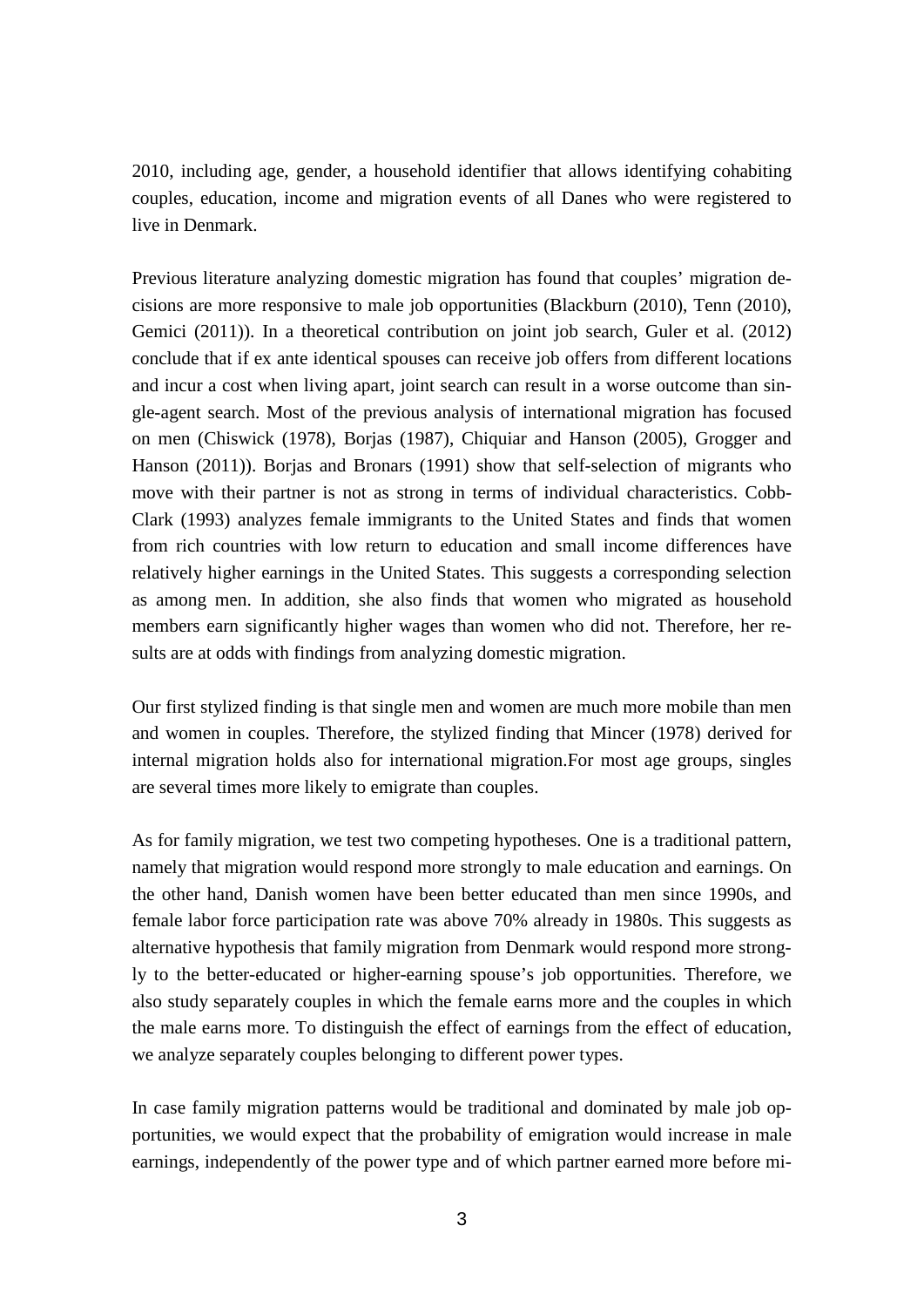gration. Our competing hypothesis of migration from relatively gender-equal Denmark being responsive to the higher-earning spouse's job opportunities suggests that male earnings play a bigger role in couples in which the male earns more and female earnings in couples in which the female earns more. Based on the theoretical model, the effect of the earnings of the secondary earner may go either way.

Our main empirical finding is that the probability of emigration is increasing in the earnings of the higher-earning partner, in line with the theoretical model. The effect of the earnings of the secondary earner varies. When the analysis is restricted to dualearner couples, the estimated effects of female and male primary earner's income tend to be quite similar. The effects of the secondary earner's income vary considerably. In low-power couples and female-power couples in which the female earned more, the effect of the male earnings on the likelihood of emigration is negative. In male-power couples and power couples in which the male earned more, the effect of the female earnings on the likelihood of emigration is positive, although rather small.

We also find that family migration from Denmark is more responsive to male's education than to female's education. Even among couples in which the female earned more, the emigration rate of male power couples is higher than the emigration rate of female power couples. Power couples are most likely to emigrate, but also most likely to return. Couples in which only the male is highly educated are more than twice as likely to emigrate as if only the female is highly educated. Couples in which neither partner is highly educated are least likely to emigrate, but also have lowest return migration rates. This suggests that migration as brain circulation is most pronounced among the highlyeducated. Having children reduces the likelihood of emigration, but the return rates do not depend much on the number of children at the time of emigration.

#### **2 Theory**

## *2.1 Migration of a single person*

Individual *i* earns net income  $w_i$  in his or her home country. Net income abroad  $w_i^A$ depends on net income at home and an individual-specific random variable  $x_i$ ,  $x_i \in$  $[x, \overline{x}]$ , where  $x < 0 < \overline{x}$ :

$$
w_i^A = (1 + x_i)w_i.
$$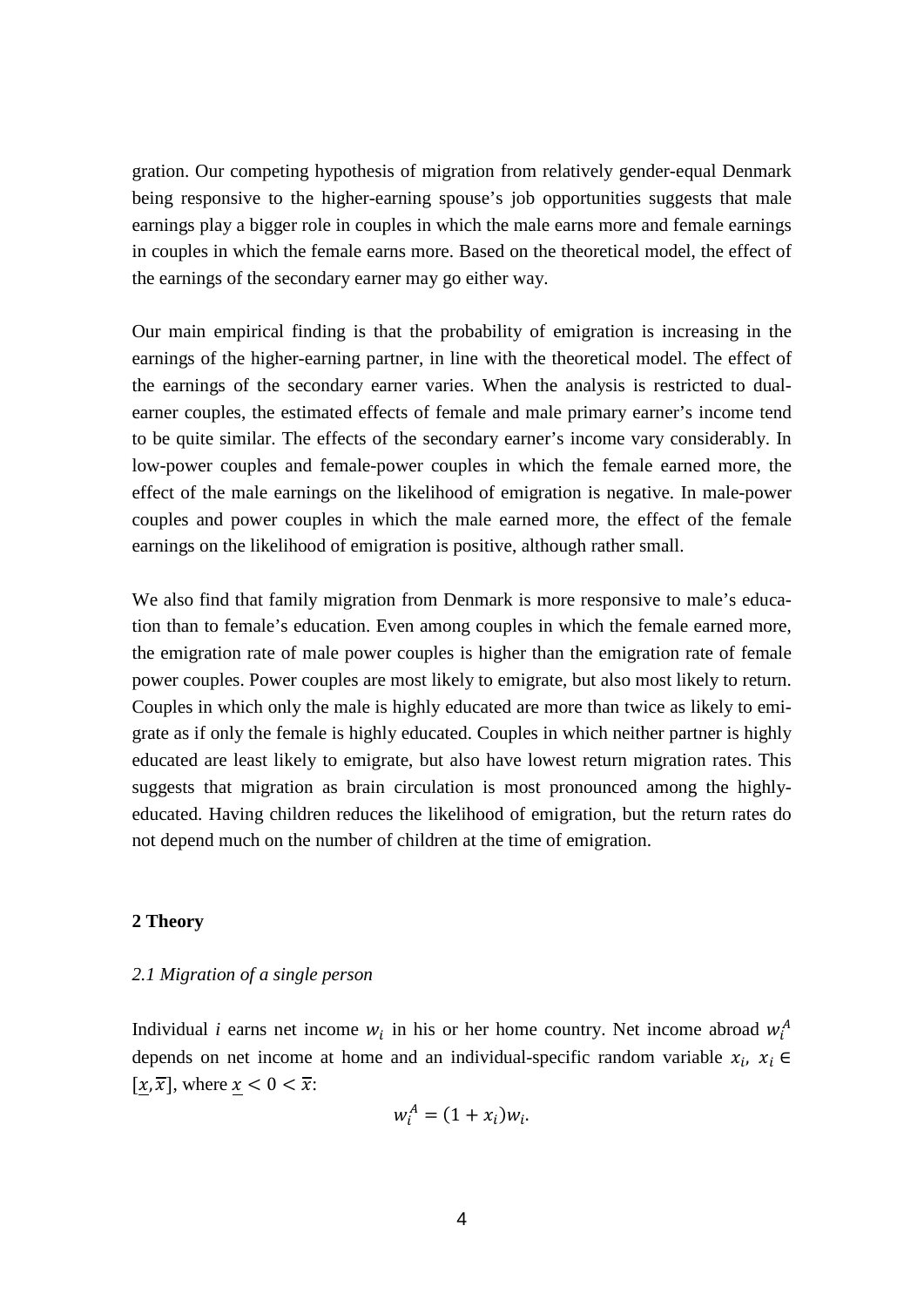Individual  $i$  faces migration cost  $c_i$ , which captures also any psychological costs and benefits related to living abroad.<sup>[1](#page-0-4)</sup> It could also capture any differences in earnings between the home country and the foreign country that do not depend on home-country wage. Therefore, the net return to migrating is given by

$$
R_i = x_i w_i - c_i.
$$

An individual migrates if the net return to migrating is larger than zero. Assuming that the individual-specific random variable follows a uniform distribution and that  $\bar{x} = x +$ 1, the probability of emigration is given by<sup>[2](#page-4-0)</sup>

$$
(1) \ p_i = \begin{cases} 0, & \text{if } c_i \geq \overline{x}w_i \\ \overline{x} - \frac{c_i}{w_i}, & \text{if } c_i < \overline{x}w_i. \end{cases}
$$

If  $c_i \leq \overline{x} w_i$ ,  $\frac{\partial p_i}{\partial c_i}$  $\frac{\partial p_i}{\partial c_i}$  < 0 and  $\frac{\partial p_i}{\partial w_i}$  > 0. In other words, the probability of emigration increases in the net income in the home country and decreases in the migration cost. Individual migration cost can be expected to depend on the level of education, as well as the presence of children. In the empirical analysis, migration costs appear to be lower for the college-educated than for those without college education. This could be explained by their better language skills. It is plausible that the presence of children increases migration costs. From now on, we also assume that  $-1 < x < -0.5$ . This guarantees that even without migration costs, less than half of the population would emigrate.

Our model can be interpreted to refer either to a decision on permanent migration, in which case income  $w_i$  would correspond to the net present value of future income flows, or to a decision on whether to migrate for a certain duration, in which case income  $w_i$  would correspond to the net present value of income during the eventual period of temporary migration, and  $c_i$  would be the net present value of emigration and return migration costs. Furthermore, the model could be extended to allow for uncertainty related to returns abroad, by interpreting  $x_i$  to refer to the expected value of the individual-specific random variable abroad.

### *2.2 Migration of a couple*

A couple consists of two individuals, *a* and *b*. Without loss of generality, assume that  $w_a \geq w_b$ . Individual-specific random variables  $x_a$  and  $x_b$  are distributed independently

<span id="page-4-1"></span><sup>&</sup>lt;sup>1</sup> For simplicity, we assume that  $c_i \geq 0$ . The model could be analyzed also without this restriction.

<span id="page-4-0"></span><sup>&</sup>lt;sup>2</sup> An individual emigrates if  $x_i > \frac{c_i}{w_i}$ . The probability of emigration equals one minus the cumulative distribution function of  $x_i$  at this point.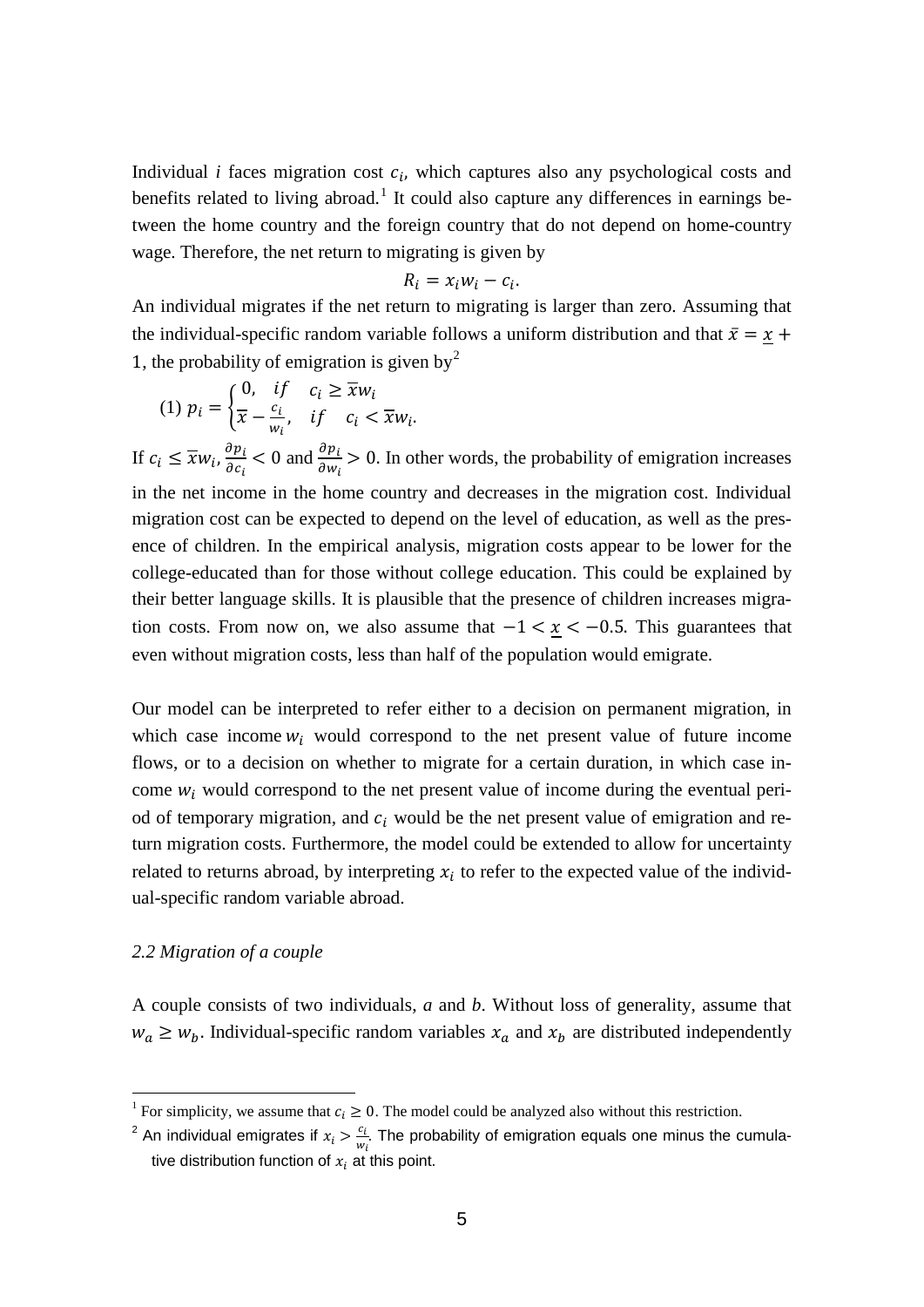and identically.<sup>[1](#page-4-1)</sup> The couple emigrates if  $R_a + R_b > 0$ . This condition could arise either due to a unitary model in which the couple maximizes its joint utility, or a bargaining model in case the partner who gains from emigration could compensate the partner who loses by making a transfer ex ante. The latter interpretation is adopted by Gemici (2011). The condition for emigration can be written as

$$
x_a w_a + x_b w_b - c_a - c_b > 0.
$$

We denote the probability that the couple emigrates by  $p_{ab}$ , adding below in part of the analysis a superscript to analyze scenarios that differ in terms of wage differences. The couple never migrates with  $x_a = \underline{x}$  as gains to the partner with a smaller income cannot exceed losses to the partner with a larger income by the assumption  $-1 < x < -0.5$ . The lowest possible realization of  $x_a$  with which the couple can become indifferent on whether to migrate is denoted by  $\hat{x}_a$  and is given by

$$
\hat{x}_a w_a + \bar{x} w_b - c_a - c_b = 0.
$$

This allows solving

$$
\hat{x}_a = \frac{c_a + c_b}{w_a} - \frac{\bar{x}w_b}{w_a}.
$$

Provided that  $x_a \geq \hat{x}_a$ , the realization of  $x_b$  above which the couple migrates is denoted by  $\hat{x}_b$  and is given by

$$
\hat{x}_b(c_a, c_b, w_a, w_b, x_a) = max\left(\frac{c_a + c_b}{w_b} - \frac{x_a w_a}{w_b}, \underline{x}\right).
$$

We say that wage differences between the partners are **relatively small** when  $\hat{x}_b(c_a, c_b, w_a, w_b, \overline{x}) > \underline{x}$ , implying that the couple would not emigrate if the lowerincome earner faces the worst possible realization abroad even in case the higherincome earner would face the best possible realization. By  $\underline{x} = \overline{x} - 1$ , this implies that

$$
(2) \ w_b > \frac{\overline{x}}{1-\overline{x}} w_a - \frac{c_a + c_b}{1-\overline{x}}.
$$

The probability that the couple migrates with a given  $x_a$  is now  $\overline{x} - \hat{x}_b(c_a, c_b, w_a, w_b, x_a)$ . Integrating over all possible realizations of individualspecific random variables gives the probability that the couple emigrates with relatively small wage differences:

$$
p_{ab}^{small} = \int_{\hat{x}_a}^{\overline{x}} \left( \overline{x} - \frac{c_a + c_b}{w_b} + x_a \frac{w_a}{w_b} \right) dx_a.
$$

Inserting  $\hat{x}_a$  and simplifying gives

<span id="page-5-0"></span>
$$
p_{ab}^{small} = \overline{x}^2 \left( 1 + \frac{w_a}{2w_b} + \frac{w_b}{2w_a} \right) - \frac{c_a + c_b}{w_b} \overline{x} - \frac{c_a + c_b}{w_a} \overline{x} + \frac{(c_a + c_b)^2}{2w_a w_b}.
$$

<sup>&</sup>lt;sup>1</sup> We make this assumption as we have data only on pre-migration earnings. Assuming a positive correlation between the partners' random variables would alleviate trade-offs in couple migration. If correlation would be 1, a couple would correspond to a single person with migration cost  $c_a + c_b$  and wage rate  $w_a + w_b$ .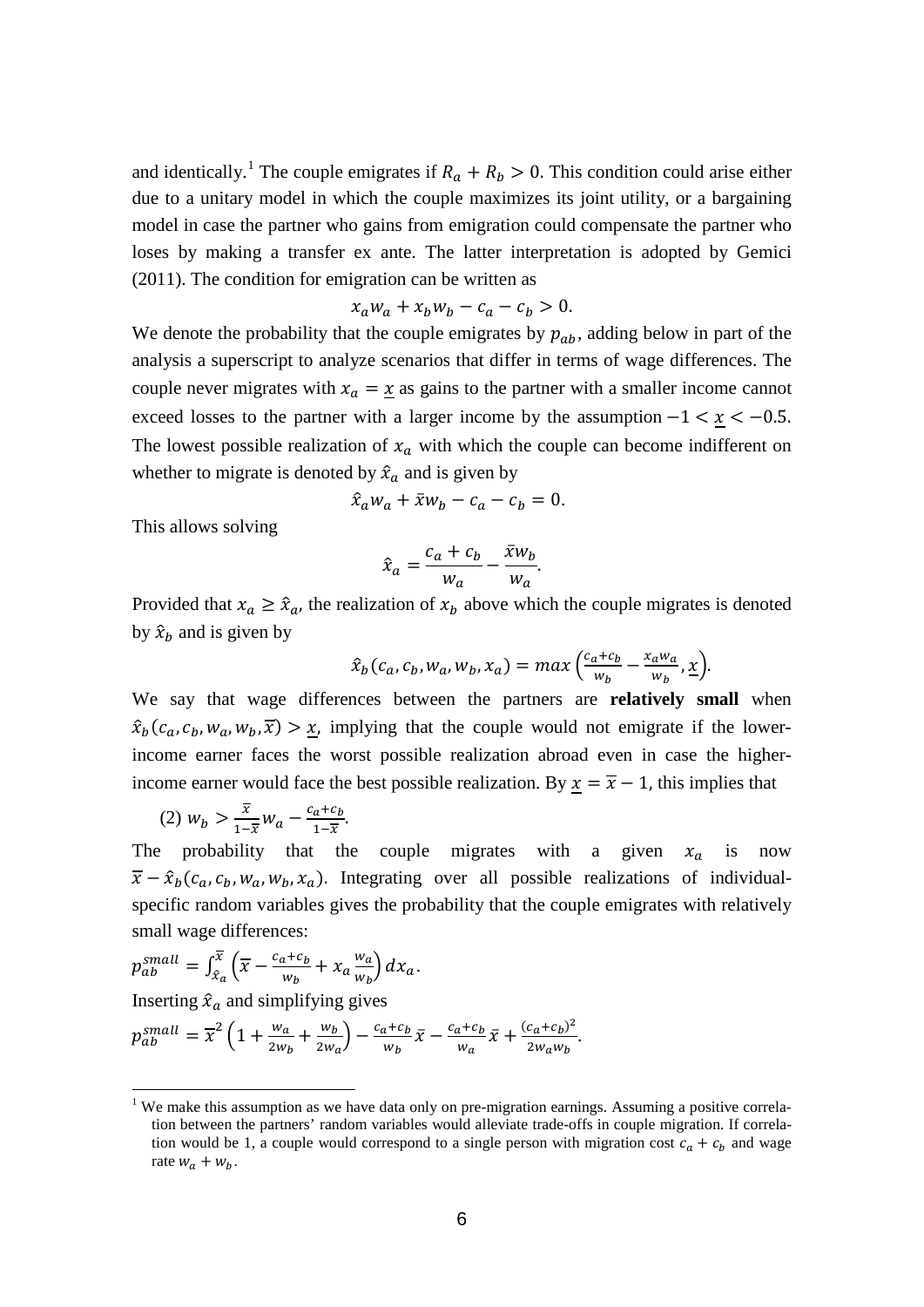If income differences between the partners are **relatively large** so that  $\hat{x}_b(c_a, c_b, w_a, w_b, \bar{x}) = \underline{x}$ , we can calculate for each  $x_b$  the minimum value of  $x_a$  with which the couple is indifferent on whether to migrate:

 $x_a(c_a, c_b, w_a, w_b, x_b) w_a + x_b w_b - c_a - c_b = 0.$ 

This allows solving

$$
x_a(c_a, c_b, w_a, w_b, x_b) = \frac{c_a + c_b}{w_a} - x_b \frac{w_b}{w_a}.
$$

The probability that the couple emigrates is in this case

$$
p_{ab}^{large} = \int_{\underline{x}}^{x} \left( \overline{x} - \frac{c_a + c_b}{w_a} + x_b \frac{w_b}{w_a} \right) dx_b = \overline{x} - \frac{c_a + c_b}{w_a} + \frac{w_b}{2w_a} (2\overline{x} - 1).
$$

If migration costs between the partners differ sufficiently, it is trivial to show that the partner with a lower migration cost would be more likely to emigrate as single. More importantly, we can prove that being in a couple reduces the probability of emigration of the higher-income earner also if the migration costs are the same for both partners:

**Proposition 1.** If migration costs are the same for both partners, a couple is always less likely to emigrate than the partner with higher earnings would be as single.

**Proof.** Assume that  $c_a = c_b = c$ . *(i)*  $p_{ab}^{large} = \overline{x} - \frac{2c}{w_a} + \frac{w_b}{2w_a}(2\overline{x} - 1) < \overline{x} - \frac{c}{w_a} = p_a$ . (*ii*)  $p_{ab}^{small} = \overline{x}^2 \left( 1 + \frac{w_a}{2w_b} + \frac{w_b}{2w_a} \right) - \frac{2c}{w_b} \overline{x} - \frac{2c}{w_a} \overline{x} + \frac{2c^2}{w_a w_b}$ .  $p_{ab}^{small} < p_a$  can be rewritten *as*

$$
(3)\ \overline{x}^2\left(1+\frac{w_a}{2w_b}+\frac{w_b}{2w_a}\right)-\frac{2c}{w_b}\bar{x}-\frac{2c}{w_a}\bar{x}+\frac{2c^2}{w_a w_b}<\overline{x}-\frac{c}{w_a}.
$$

*The definition (2) of wage differences being relatively small can be rewritten as*

*(4)*  $w_a\bar{x} - 2c < (1 - \overline{x})w_b$ .

*Insert next notation*  $w_a = \alpha w_b$  *into* (3). This yields

$$
(5) \ \overline{x}^2 \left(1 + \frac{\alpha}{2} + \frac{1}{2\alpha}\right) - \frac{2c\overline{x}}{w_b} - \frac{2c\overline{x}}{\alpha w_b} + \frac{2c^2}{\alpha w_b^2} - \overline{x} + \frac{c}{\alpha w_b} < 0.
$$

*Further manipulation gives*

$$
\frac{1}{2\alpha} \left[ \overline{x}^2 (\alpha^2 + 2\alpha + 1) - \frac{4\overline{x}c}{w_b} (1 + \alpha) + \frac{4c^2}{w_b^2} - 2\overline{x}\alpha + \frac{2c}{w_b} \right] < 0
$$

$$
\frac{1}{2\alpha} \left[ \left( \frac{2c}{w_b} - \overline{x} (1 + \alpha) \right)^2 - 2\overline{x}\alpha + \frac{2c}{w_b} \right] < 0
$$

$$
\frac{1}{2\alpha} \left[ \left( \frac{2c}{w_b} - \overline{x} (1 + \alpha) \right)^2 + \left( \frac{2c}{w_b} - \overline{x} (1 + \alpha) \right) - \overline{x} (\alpha - 1) \right] < 0.
$$

*Introducing an auxiliary variable*  $A = \frac{2c}{w_b} - \overline{x}(1 + \alpha)$ , *the condition can be written as*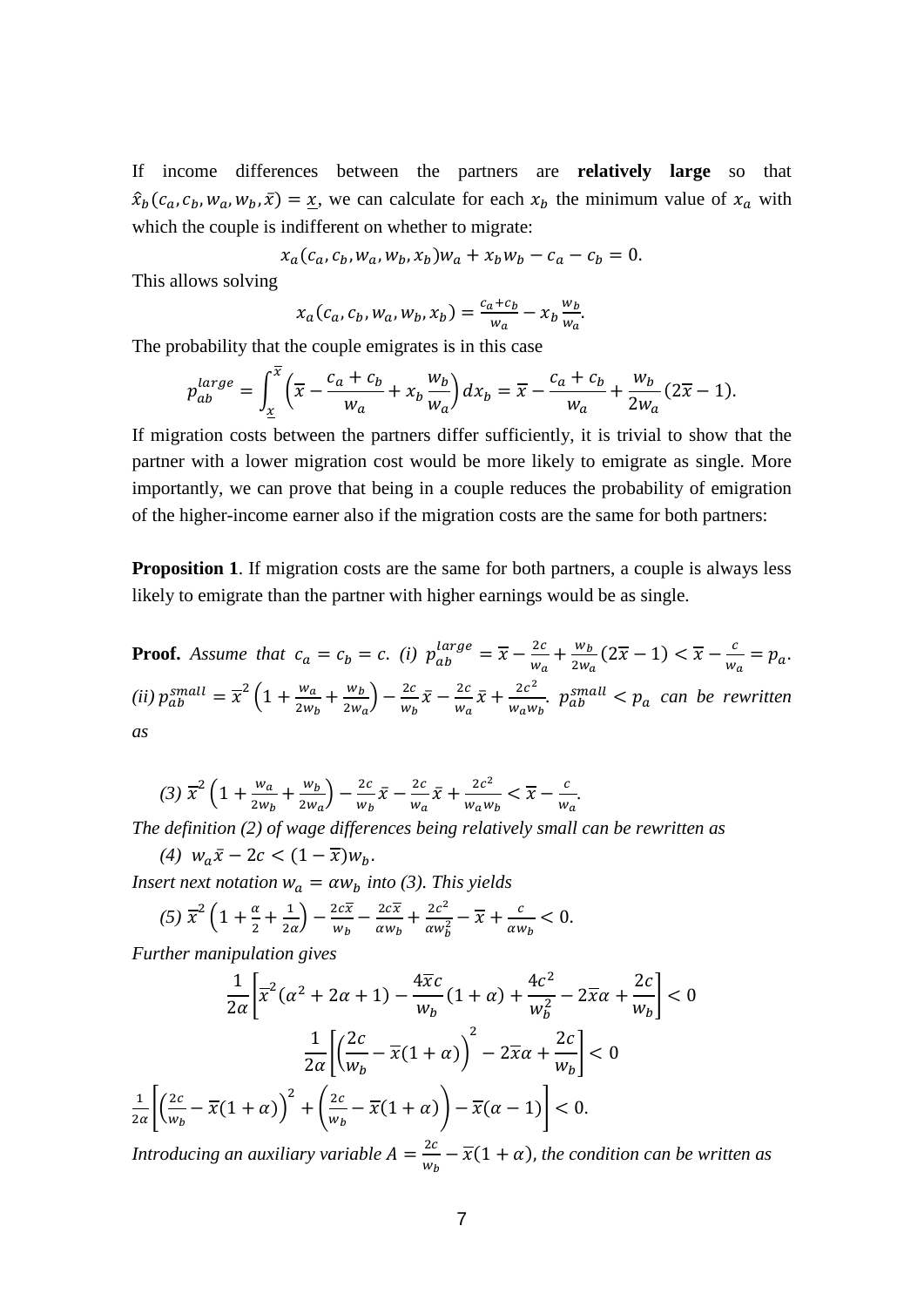$$
(6)\frac{1}{2\alpha}\big(A(A+1)-\overline{x}(\alpha-1)\big)<0.
$$

*Observe that*  $A < \frac{2c}{w_h}$  $\frac{2c}{w_b}$  − 2 $\overline{x}$  < 0 *as*  $\alpha$  > 1 *and A* + 1 =  $\frac{1}{w_b}$ [2*c* −  $w_b(\overline{x}(1 + \alpha) - 1)$ ] > 0 *by inequality (4). Therefore (6) is satisfied, completing the proof.*

It is also possible to show:

**Proposition 2**. A small increase in the home-country wage of the higher-wage partner increases the probability that a couple emigrates, while an increase in migration costs of either partner reduces it.

**Proof.** 
$$
\frac{\partial p_{ab}^{small}}{\partial w_a} = \overline{x}^2 \left( \frac{1}{2w_b} - \frac{w_b}{2w_a^2} \right) + \frac{c_a + c_b}{w_a^2} \overline{x} - \frac{(c_a + c_b)^2}{2w_a^2 w_b} = \frac{\overline{x}^2}{2w_b} - \frac{(w_b \overline{x} - c_a - c_b)^2}{2w_a^2 w_b}
$$

$$
> \frac{\overline{x}^2}{2w_b} - \frac{(w_b \overline{x})^2}{2w_a^2 w_b} = \frac{\overline{x}^2}{2w_b} \left( 1 - \frac{w_b^2}{w_a^2} \right) > 0 \text{ and } \frac{\partial p_{ab}^{large}}{\partial w_a} = \frac{c_a + c_b}{w_a^2} + \frac{w_b}{2w_a^2} \left( 1 - 2\overline{x} \right) > 0. \text{ As for the migration costs, we have}
$$

$$
\frac{\partial p_{ab}^{small}}{\partial c_a} = \frac{\partial p_{ab}^{small}}{\partial c_b} = -\frac{1}{w_b} \bar{x} - \frac{1}{w_a} \bar{x} + \frac{c_a + c_b}{w_a w_b} = \frac{1}{w_a} \left( \frac{c_b}{w_b} - \bar{x} \right) + \frac{1}{w_b} \left( \frac{c_a}{w_a} - \bar{x} \right) < 0 \quad \text{and} \quad \frac{\partial p_{ab}^{large}}{\partial c_a} = \frac{\partial p_{ab}^{large}}{\partial c_b} = -\frac{1}{w_a} < 0.
$$

**Proposition 3.** A small increase in the home-country wage of the lower-wage partner has an ambiguous effect on the probability that the couple emigrates if the wage difference is initially small, and a negative effect if the wage difference is initially large.

**Proof**. *With large wage differences,*  $\frac{p_{ab}}{\partial w_b} = \frac{2x-1}{2w_a} < 0$ . With small wage differences,  $\partial p_{ab}^{small}$  $\frac{\partial_{ab}^{small}}{\partial w_b} = \overline{x}^2 \left( -\frac{w_a}{2w_b^2} + \frac{1}{2w_a} \right) + \frac{c_a + c_b}{w_b^2} \overline{x} - \frac{(c_a + c_b)^2}{2w_a w_b^2}$ . To see that this can be either positive *or negative, assume first that*  $c_a = c_b = 0.1$ ,  $\bar{x} = 0.4$  *and*  $w_b = 1$ . *With*  $w_a = 1.4$ ,  $\partial p_{ab}^{small}$  $\frac{\partial p_{ab}^{small}}{\partial w_b} > 0$  and with  $w_a = 1.6$ ,  $\frac{\partial p_{ab}^{small}}{\partial w_b}$  $\frac{\partial^2 a b}{\partial w_b}$  < 0, *completing the proof that the effect may go either way.*

Our simple theoretical model generates a number of empirically testable predictions. First of all, if migration costs are decreasing in the level of education, we would expect college-educated singles to be more likely to emigrate than singles without college education by equation (1), taking into account that the college-educated also earn more. Second, a couple of partners with the same level of education should be less likely to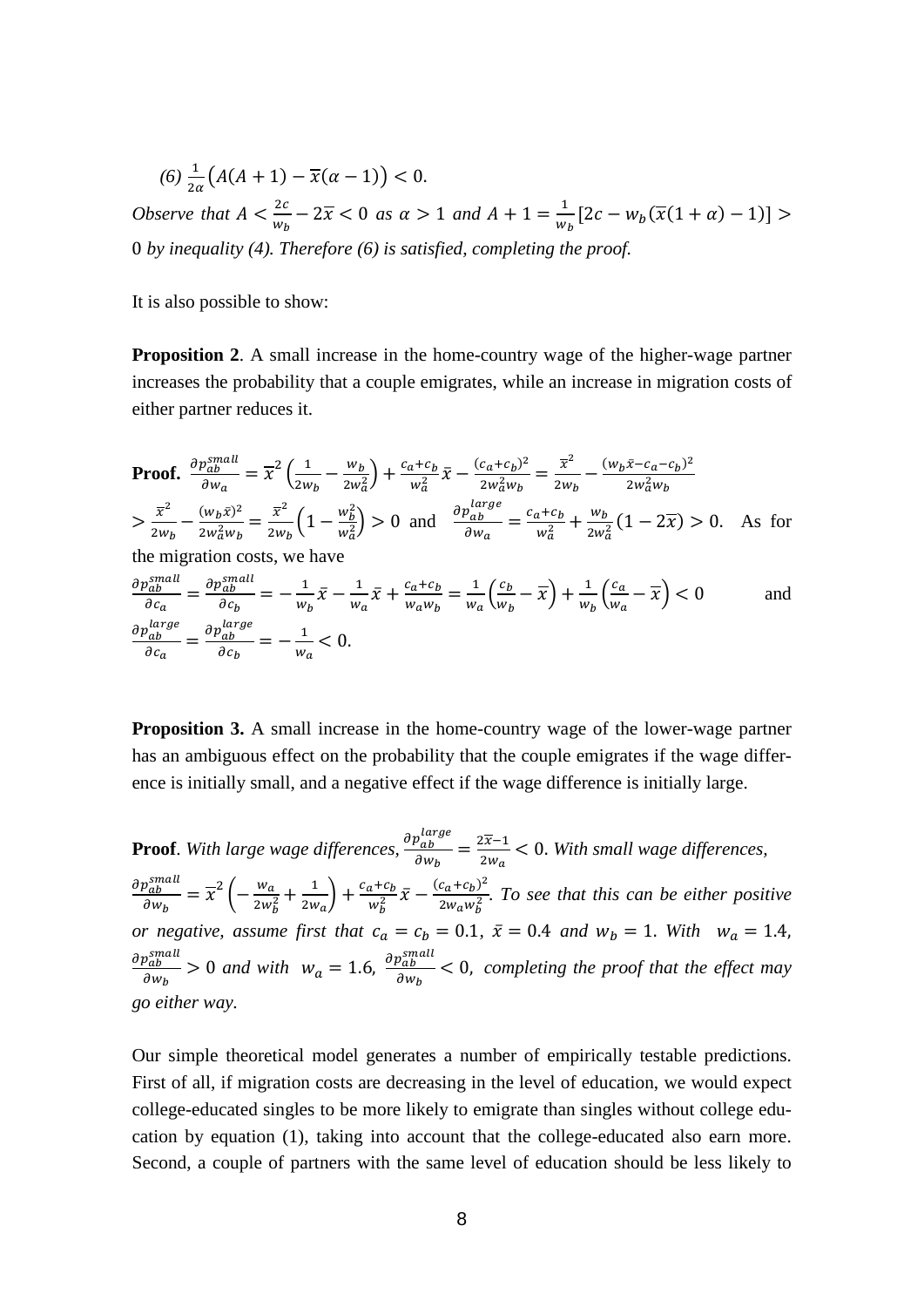emigrate than at least the higher-earning singles with the same level of education. Third, Proposition 2 predicts that the likelihood of emigration is increasing in the earnings of the higher-earning partner, and that when controlling for the level of earnings, couple is more likely to emigrate if partners are college-educated. Fourth, Proposition 3 points out that the effect of the wage of the lower-earning partner on the probability of emigration is ambiguous. Finally, we conjecture that for couples in which one partner is collegeeducated and another one is not, the probability of emigration is larger than the probability of non-college educated couples, and smaller than the probability of collegeeducated power couples.

It should be noted that our model could be applied also in cases in which only one partner receives a job offer from abroad before the migration decision, and there is uncertainty related to job opportunities of the other partner. In that case, random term x for the partner who receives a job offer abroad would be known, while the random term x for the other partner would reflect his or her expected job opportunities abroad. While it is more plausible to expect that the primary earner is the one receiving a job offer from abroad, the model allows the job offer coming to either partner. Still, the model is restricted in that the duration of the eventual stay abroad has to be known in advance, whether permanent or temporary. In order to model the optimal choice of the duration of stay abroad, we would have to specify the wage process abroad, as well as distinguish between fixed emigration and return migration costs, and flow costs related to staying abroad. We refrain from a more complex modeling of the wage process abroad as the data that we use to test the theory is restricted to the country of origin.

# **3 Data and Summary Statistics**

Like other Scandinavian countries, Denmark collects unusually comprehensive register data. Our main register data sources are the population register, income tax register, education register, register on wages and occupation, and migration register. Data from various registers is combined using a unique personal identification number (social security number). By law, all residents in Denmark must have a social security number which is also necessary in everyday life, including opening a bank account, receiving wages or social assistance, visiting doctor or being registered at school. Registering migration is compulsory. From the migration register, we have information on the dates of migration and country of destination, as well as return migration. This paper uses register data on the full Danish population from 1982 to 2010. We accessed the data through Statistics Denmark.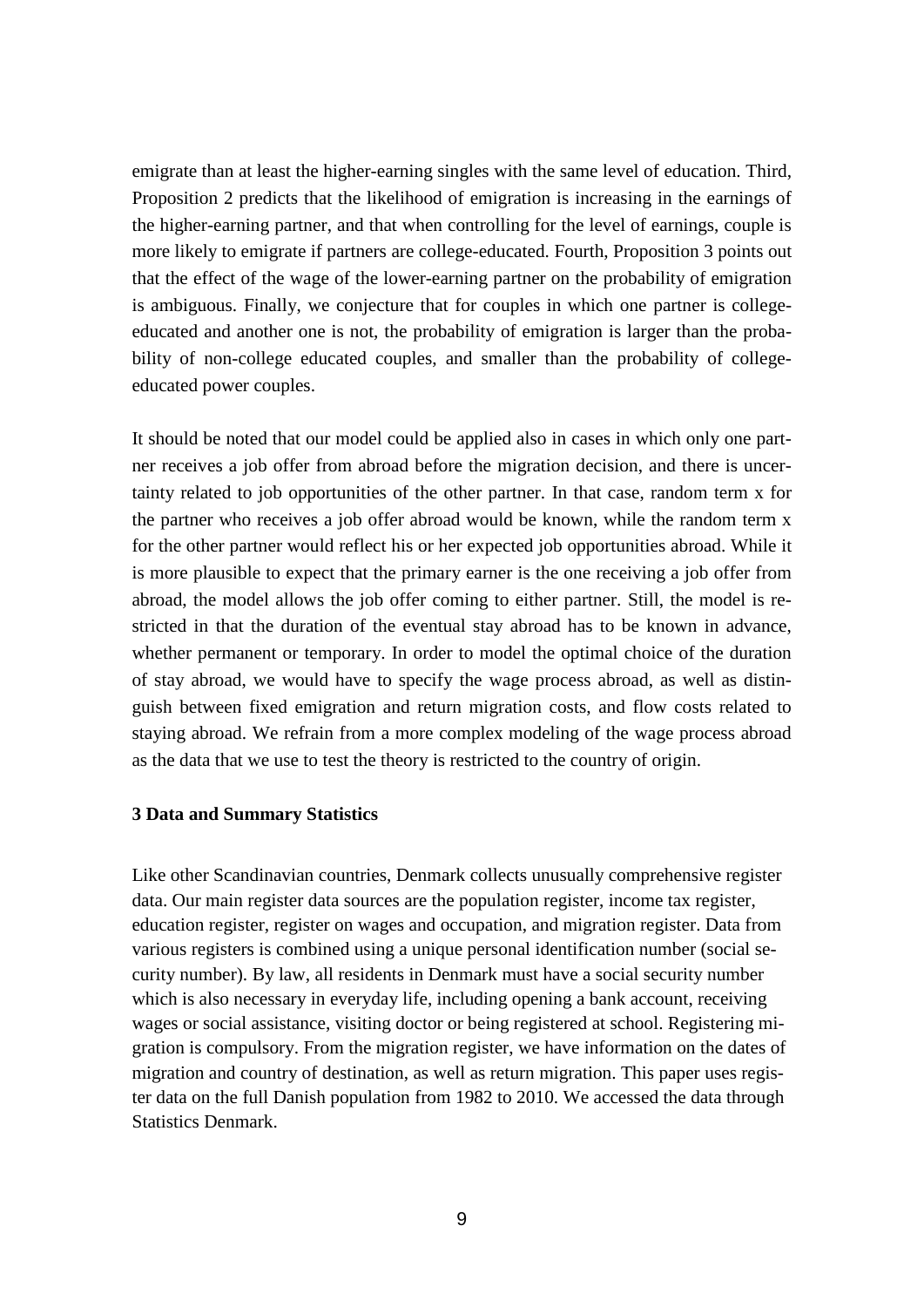In this paper, we define a couple as a male and female who have lived in the same ad-dress for at least one year.<sup>[1](#page-5-0)</sup> A couple is defined based on a shared address, rather than being married, as cohabiting is common in Denmark. If both partners migrate to the same country within one year, we interpret that the couple migrates together. The attention is restricted to couples in which at least one parent of both partners was born in Denmark<sup>[2](#page-9-0)</sup>

Figure 1 reports emigration rates of single men and women (including children in families until the age of 17), and of couples in which both partners migrate to the same county in 2010. Couples are listed according to the female's age. Also the analysis of singles is restricted to those who had at least one parent who was born in Denmark.

 $1$  The Statistics Denmark definition also requires that if the male and female do not have children together, their age difference is less than 15 years. We restrict attention to opposite-gender couples first of all as the number of same-gender couples is clearly smaller, and second because especially among students, there are quite a few cases in which two persons of the same gender share an apartment without forming a couple. We cannot tell from the data who are just living together and who form a couple.

<span id="page-9-0"></span> $2$  For immigrants, emigrating from Denmark might mean returning to the home country. Therefore, their decisions can be expected to differ significantly from non-immigrants. The analysis excludes couples that migrate to Faroe Islands and Greenland, which are autonomous Danish territories.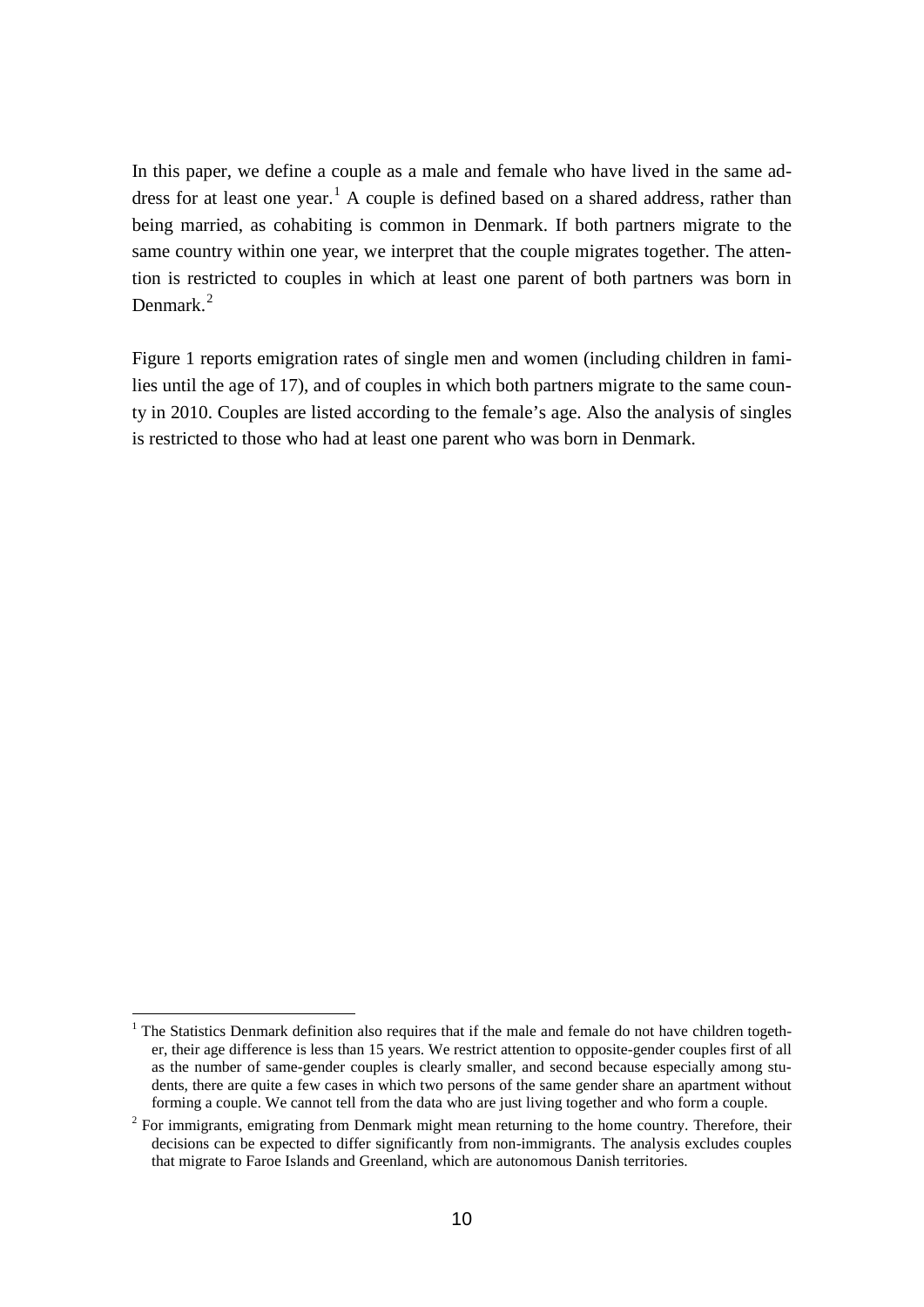

#### FIGURE 1: FAMILY STATUS AND EMIGRATION PROBABILITIES

*Note:* The horizontal axis denotes the age and the vertical axis the percentage of singles (or couples measured according to the female age) of that age that emigrates.

The big picture that emerges is that singles are considerably more mobile than couples. Already Mincer (1978) established that family ties deter within-country migration, and Figure 1 shows that the same holds for international migration.

The rest of this paper restricts the attention to couples in which the male was aged 25 to 39, and the female 23 to 37. This is the same age restriction as in Costa and Kahn (2000). Couples in which information on either education or occupation is missing are excluded. This restriction reduces the number of observations by about one percent. Table 1 in reports the number of households fulfilling the restrictions listed above, and the percentage of couples emigrating together from 1982 to 2010. The emigration rate has increased since mid-1990s, following the introduction of the free mobility within the European Union in 1993.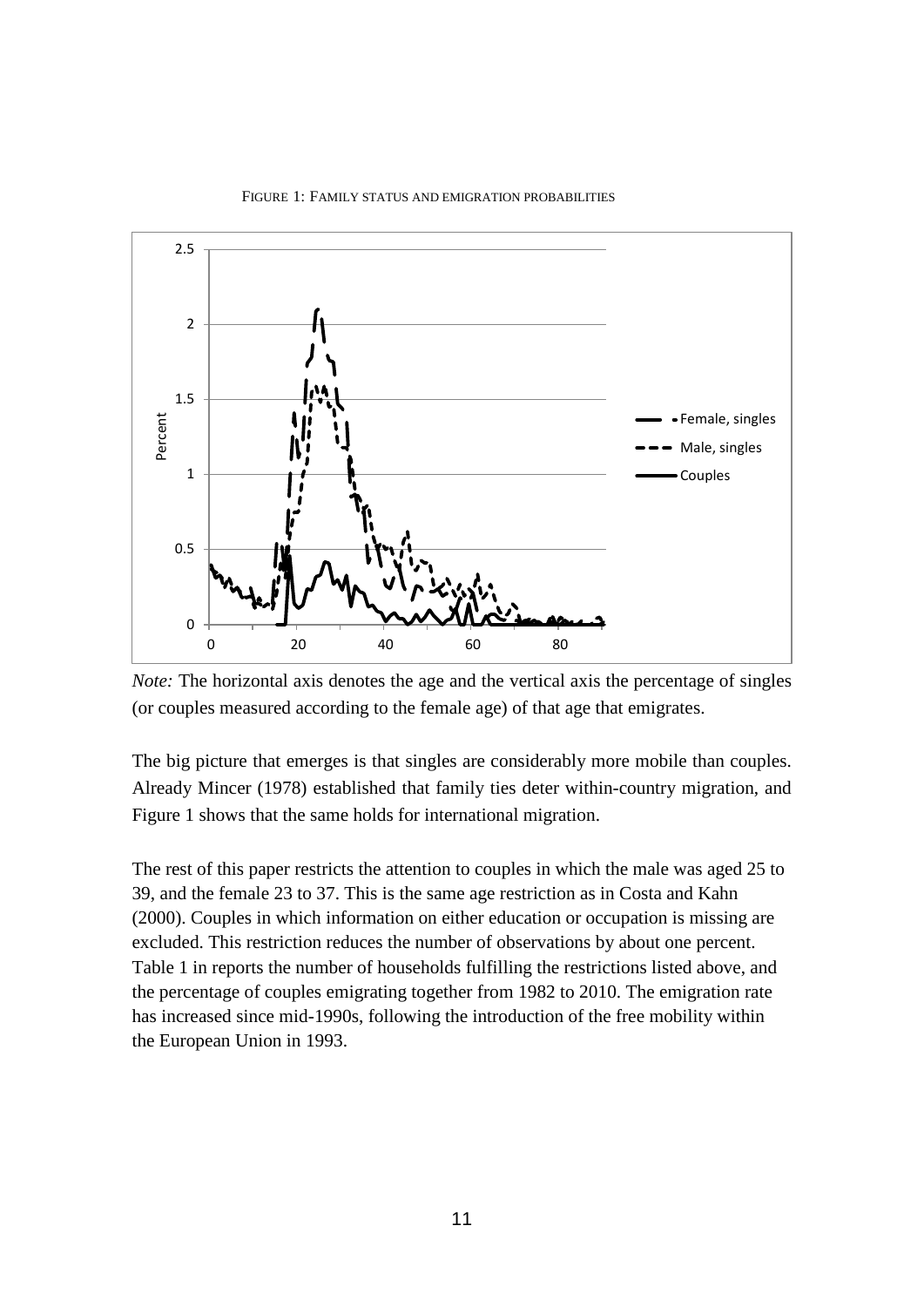|       | <b>Emigration Rate</b> | Couples  |
|-------|------------------------|----------|
| 1982  | 0.16                   | 331.528  |
| 1983  | 0.12                   | 321.879  |
| 1984  | 0.12                   | 312.272  |
| 1985  | 0.13                   | 301.870  |
| 1986  | 0.13                   | 291.525  |
| 1987  | 0.15                   | 284.401  |
| 1988  | 0.20                   | 279.626  |
| 1989  | 0.25                   | 274.688  |
| 1990  | 0.21                   | 272.292  |
| 1991  | 0.18                   | 271.033  |
| 1992  | 0.18                   | 270.470  |
| 1993  | 0.19                   | 269.536  |
| 1994  | 0.21                   | 267.614  |
| 1995  | 0.22                   | 266.290  |
| 1996  | 0.24                   | 265.982  |
| 1997  | 0.25                   | 265.420  |
| 1998  | 0.25                   | 264.417  |
| 1999  | 0.25                   | 262.969  |
| 2000  | 0.30                   | 260.984  |
| 2001  | 0.29                   | 256.910  |
| 2002  | 0.23                   | 251.948  |
| 2003  | 0.22                   | 245.488  |
| 2004  | 0.25                   | 237.784  |
| 2005  | 0.28                   | 228.894  |
| 2006  | 0.29                   | 222.551  |
| 2007  | 0.31                   | 216.411  |
| 2008  | 0.26                   | 211.328  |
| 2009  | 0.20                   | 206.489  |
| 2010  | 0.21                   | 200.708  |
| Total | 0.22                   | 7.613307 |

TABLE 1: EMIGRATION RATES OF COUPLES (IN PERCENT), 1982-2010

Note: Calculations are based on couples satisfying the restrictions listed in the text.

61% of couples are low-power couples, 15% power couples, 14% female-power couples and 10% male-power couples. In 78% of couples, both male and female work. In 10% (6%) of couples, male works and female is out of labor force (unemployed). Female works and male is unemployed (out of labor force) only in 2% (2%) of couples. Students are counted among those out of the labor force.

# **Stylized Facts**

In this section, we provide an overview on emigration and return migration, before proceeding to econometric analysis in section 5. Table 2 reports the likelihood of emigration of couples with different levels of education. Power couples are six times more likely to emigrate than low-power couples. Male-power couples are somewhat less likely to emigrate than power couples, while the emigration rate of female-power couples is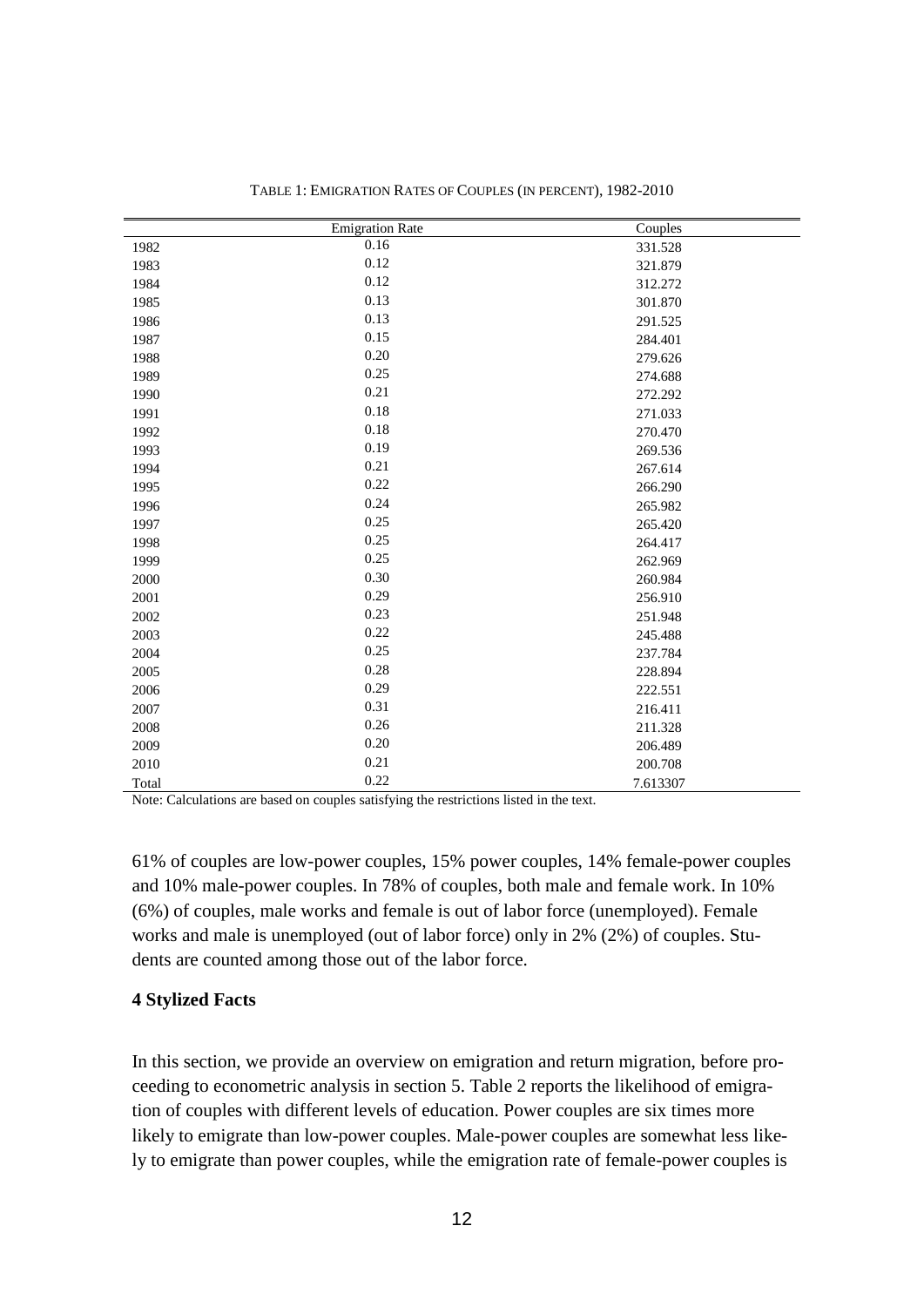closer to that of low-power couples than to that of male power couples or power couples. This suggests that emigration decisions respond primarily to the job opportunities of the male. One explanation for this is that even though Denmark has a high female labor force participation rate, partly made possible by extensive daycare system, most destination countries have much more limited or expensive daycare services. This means that even highly-educated women are more likely to stay at home to take care of their children, making emigration decision more dependent on the male's labor market prospects. Table A.1 in the appendix shows that the emigration rates are almost the same if the attention is restricted to married couples.

| High<br>Low                                       |  |
|---------------------------------------------------|--|
|                                                   |  |
| Female<br>0.45<br>0.10<br>$-0W$                   |  |
| 0.60<br>High<br>$^{\circ}$ 1<br>education<br>∪.∠⊥ |  |

TABLE 2: EMIGRATION RATES OF COUPLES (IN PERCENT) ACCORDING TO MALE AND FEMALE EDUCATION

The emigration rate for single women (men) without college education is 1.00% (0.70%). The emigration rate for single women (men) with college education is 1.77% (1.78%).

Tables A.2a and A.2b present emigration rates separately for couples in which the female earned more and for couples in which the male earned more. In both groups, emigration rate is highest for power couples, followed by male power couples, with the emigration rate of female power couples being between low-power couples and malepower couples. Emigration rates of low-power and female-power couples are about the same whether the male or the female earned more. The emigration rates of power couples and male-power couples are considerably higher if the male earned more. Together, these stylized findings suggest a rather traditional family migration pattern which is weakened, but not reversed, in couples with the female being the primary earned.

Most of the couples return to Denmark within a few years. Figure 2 presents survival rates with different educational combinations for couples who have emigrated. Survival as emigrants is defined so that neither partner has returned to Denmark; there is no data on whether the partners stay together abroad if neither has returned. High-power and part-power couples are considerably more likely to return than low-power couples. 72 percent of power couples, 67-68 percent of female-power and male-power couples and 61 percent of low-power couples returns within 5 years.

Table A.3 presents emigration rates when only long-term emigration (neither partner returns to Denmark within 5 years) is taken into account. Also among long-term emigrants, male education plays a much bigger role in promoting emigration. Tables A.4a and A.4b show that long-term emigration is more responsive to male education independently of which partner earned more. Overall, long-term emigration of couples is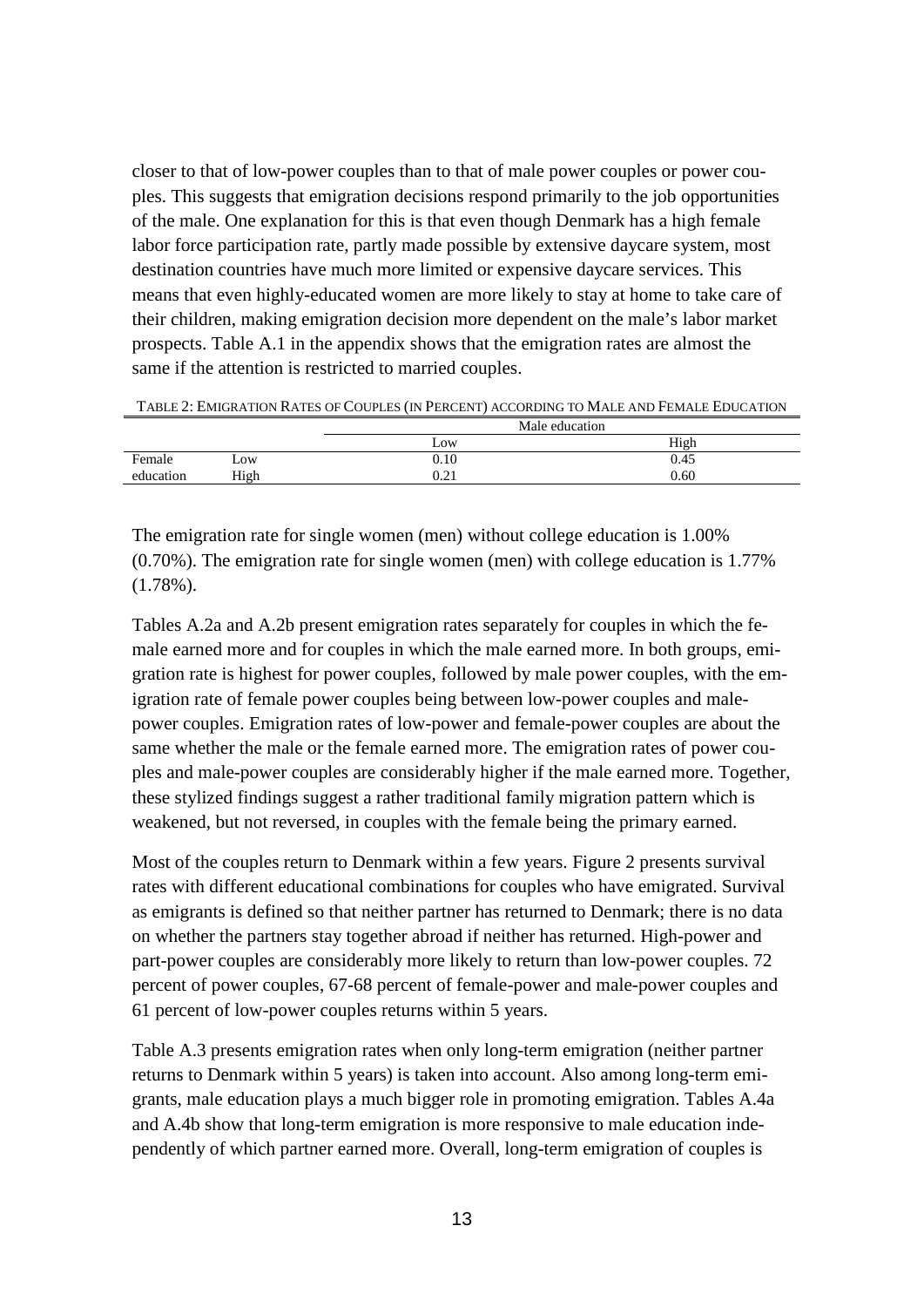rather rare. The annual long-term emigration rate of couples with a highly-educated male is slightly less than one per thousand each year. For low-power couples, annual emigration rate is around one per 5,000. Although these numbers are low, they still imply that about one percent of couples in which the male is highly educated emigrate either permanently or at least for more than 5 years within 10 years. If the emigrants are self-selected among the higher-earners, then the overall economic impact can be larger than these numbers alone suggest.





*Note:* The horizontal axis denotes the number of years spent abroad and the vertical axis the fraction of couples still staying abroad.

Table 3 reports emigration probabilities according to whether the spouses are employed. Emigration rates are highest for couples in which neither partner is working, and lowest for couples in which both partners are working. It is intuitive that couples in which both partners are working are less likely to emigrate, as the tied mover has more to lose in such couples. Emigration is more likely if the male is not working and the female is working than if the male is working and female not working, again suggesting that couples are more willing to sacrifice female's current employment to take advantage of a good job opportunity abroad for the currently unemployed male partner than the other way round.

TABLE 3: EMIGRATION RATES OF COUPLES ACCORDING TO EMPLOYMENT STATUS, PERCENT Male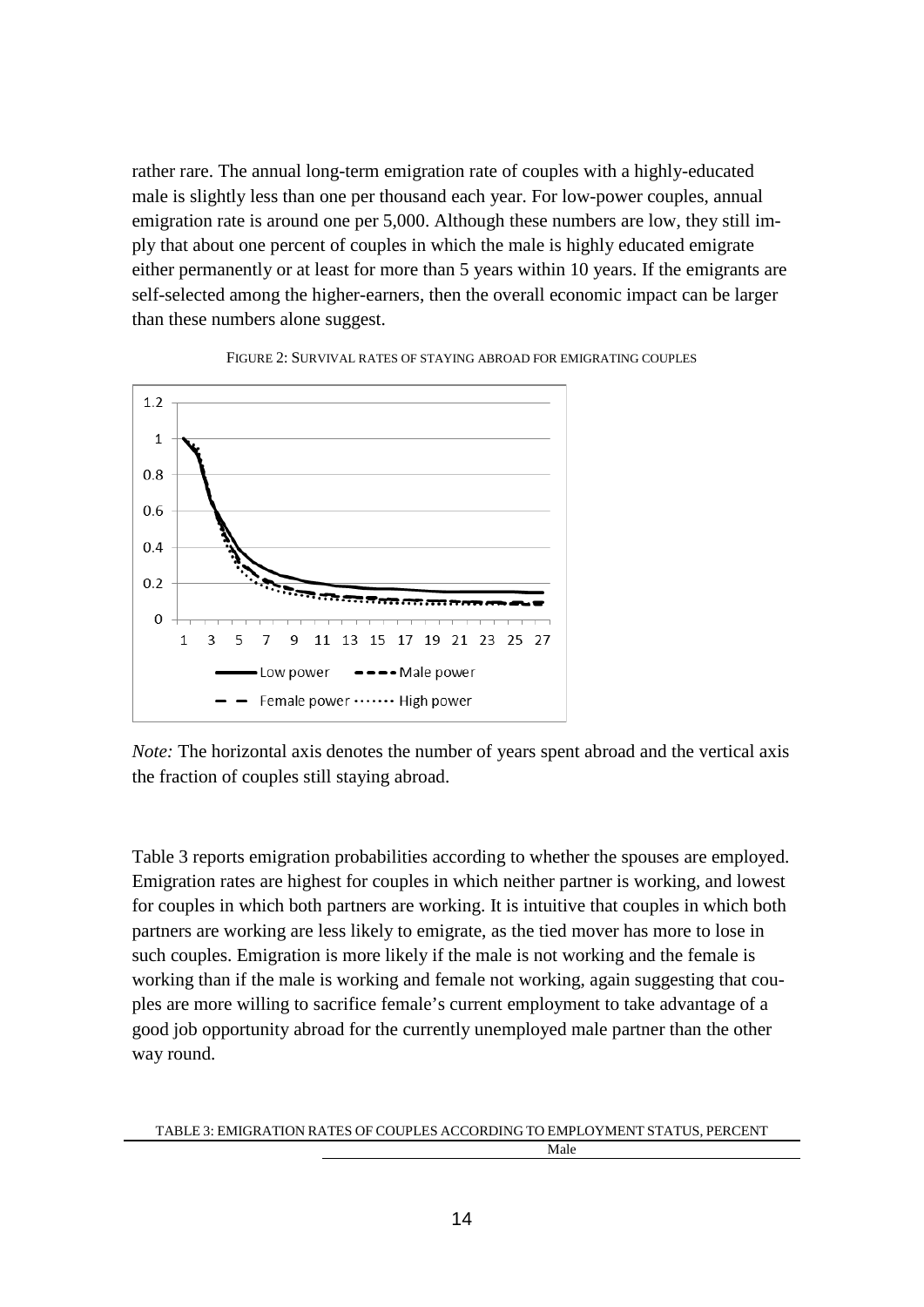|               |             | Working            | Not working  |
|---------------|-------------|--------------------|--------------|
| Female        | Working     | $0.20\,$           | ገ 2つ<br>0.JZ |
|               | Not working | 0.26               | 0.36         |
| $\sim$ $\sim$ |             | .<br>$\sim$ $\sim$ |              |

Note: employment status is measured in the year before emigration.

We find that couples are most likely to emigrate when they have no children; see Table 4. This is intuitive as the presence of children adds additional family ties that can be expected to deter migration. However, the number of children at the time of emigration is quite unrelated to the return hazard; see Figure 3.

| TABLE 4: NUMBER OF CHILDREN AND EMIGRATION RATES, PERCENT |  |  |
|-----------------------------------------------------------|--|--|
|                                                           |  |  |

|   | $\overline{0.33}$<br>0.20<br>0.17<br>0.16 |  |
|---|-------------------------------------------|--|
|   |                                           |  |
|   |                                           |  |
| ◡ |                                           |  |
|   |                                           |  |



FIGURE 3: SURVIVAL RATES FOR COUPLES AND THE NUMBER OF CHILDREN

Note: The horizontal axis denotes the number of years spent abroad and the vertical axis the fraction of couples still staying abroad.

# **5 Econometric Analysis**

The previous section established that the emigration rate is highest among power couples, followed by male-power couples, and lowest for low-power couples. To find out which are the effects of various background characteristics when other characteristics are taken into account, we next turn to regression analysis. Given that a decision to emigrate is a zero-one decision we use a probit model for emigration. The unit of observa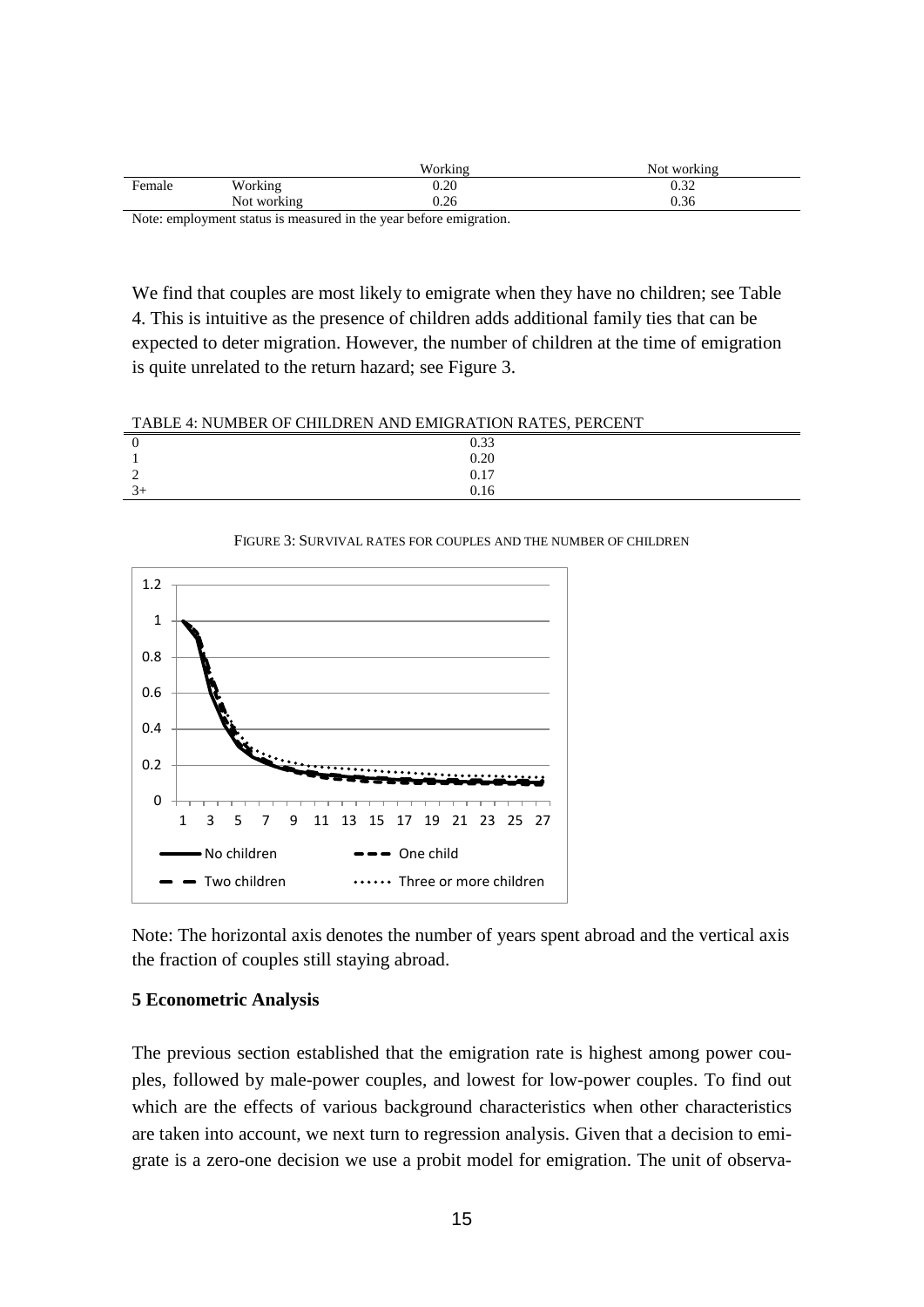tion is a couple, and the dependent variable obtains a value of one if the couple migrates together, and zero otherwise.

The first two columns of Table 5 explain the decision to emigrate by male's and female's education, the number of children, the age of the female, the age of the oldest child and year dummies (not reported) to capture trends and the effect of business cycle in migration. The third and the fourth columns add labor market status and earnings. If the annual earnings are less than DKK 1, log of earnings is replaced by zero. This allows keeping also partners who stay at home without any income in the analysis.

To allow testing both the effect of primary earner and potential gender differences, the first and the third column analyze couples in which the female earned more and the second and the fourth column couples in which the male earned more. In all cases, power couples are most likely to emigrate, followed by male power couples. Low-power couples are always least likely to emigrate.

In line with the theoretical model, we find that the probability of emigration is increasing in the primary earner's income, both in couples in which the male earned more and in couples in which the female earned more. In couples in which the female earned more, the probability of emigration is increasing in male earnings. In couples in which the male earned more, the opposite is the case: the probability of emigration is decreasing in female earnings. This suggests that in addition to the general pattern of migration being responsive to the primary earner's income, there is a traditional gender pattern of couples being more likely to migrate if the male earns more. This pattern could be partly driven by most destination countries being less gender-equal than Denmark, meaning that even high-earning women may end up staying at home to take care of their children, or work shorter hours.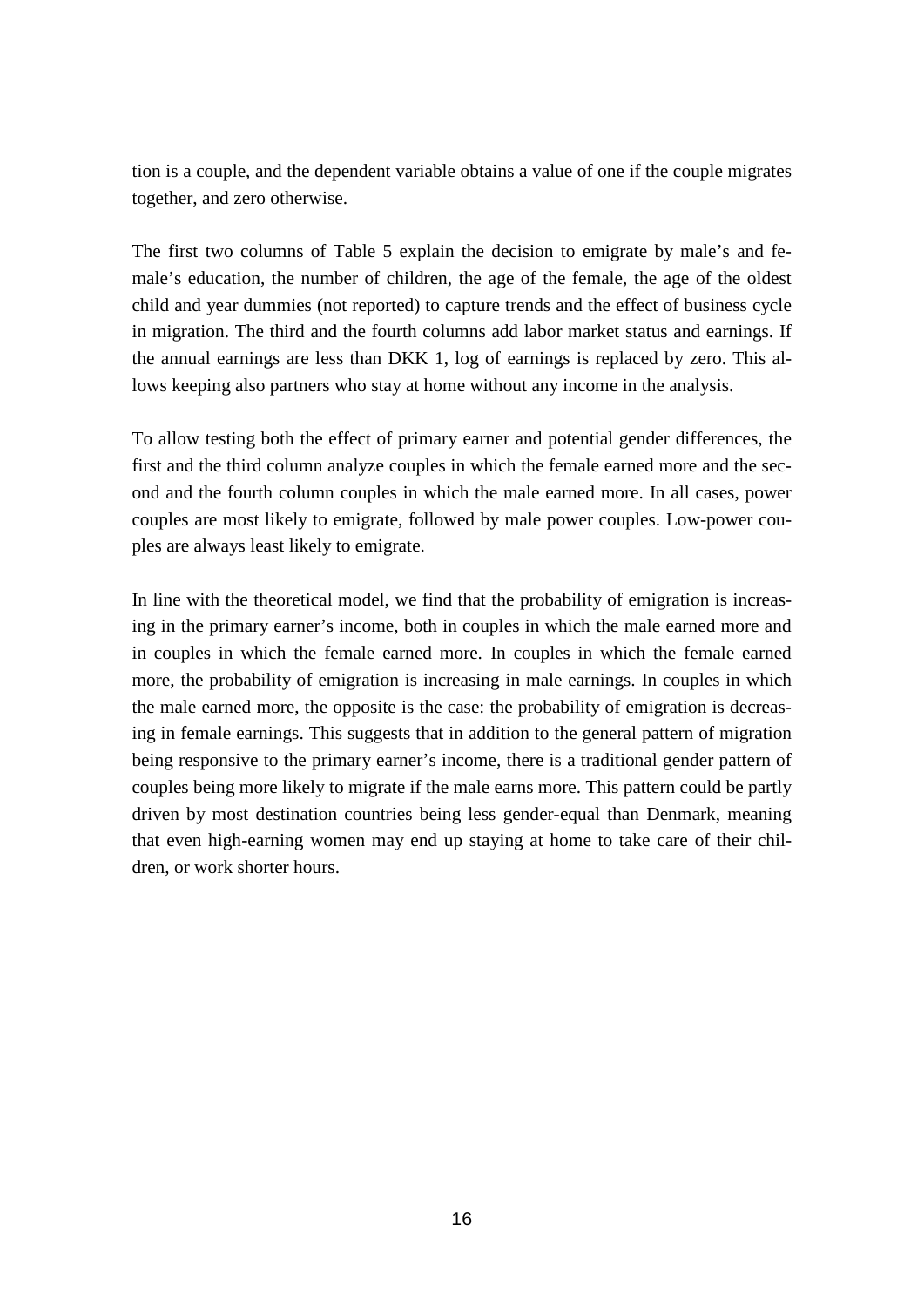|                      |                | TRODIT REGRESSION FOR FAMILI EMIGRATION<br><b>Female earned</b> | Male earned | <b>Female earned</b> | Male earned |
|----------------------|----------------|-----------------------------------------------------------------|-------------|----------------------|-------------|
|                      |                | more                                                            | more        | more                 | more        |
| Intercept            |                | $-3.29***$                                                      | $-3.13***$  | $-3.04***$           | $-6.17***$  |
|                      |                | (0.06)                                                          | (0.03)      | (0.12)               | (0.10)      |
| Power couples        |                | $0.50***$                                                       | $0.57***$   | $0.49***$            | $0.54***$   |
|                      |                | (0.02)                                                          | (0.01)      | (0.02)               | (0.01)      |
| Female-power couples |                | $0.20***$                                                       | $0.21***$   | $0.20***$            | $0.20***$   |
|                      |                | (0.02)                                                          | (0.01)      | (0.02)               | (0.01)      |
| Male-power couples   |                | $0.34***$                                                       | $0.48***$   | $0.33***$            | $0.44***$   |
|                      |                | (0.02)                                                          | (0.01)      | (0.02)               | (0.01)      |
| [Low-power couples]  |                |                                                                 |             |                      |             |
| Number of children   | $\mathbf{1}$   | $-0.34**$                                                       | $-0.41***$  | $-0.35**$            | $-0.39***$  |
|                      |                | (0.15)                                                          | (0.06)      | (0.15)               | (0.06)      |
|                      | $\overline{c}$ | $-0.29**$                                                       | $-0.36***$  | $-0.30**$            | $-0.34***$  |
|                      |                | (0.14)                                                          | (0.06)      | (0.14)               | (0.06)      |
|                      | $3+$           | $-0.26*$                                                        | $-0.30***$  | $-0.26*$             | $-0.28***$  |
|                      |                | (0.14)                                                          | (0.06)      | (0.14)               | (0.06)      |
|                      | [0]            |                                                                 |             |                      |             |
| Female occupation    | OLF            |                                                                 |             | 0.01                 | $0.01***$   |
|                      |                |                                                                 |             | (0.05)               | (0.01)      |
|                      | Student        |                                                                 |             | 0.06                 | $0.15***$   |
|                      |                |                                                                 |             | (0.04)               | (0.02)      |
|                      | Unem-          |                                                                 |             | $-0.00$              | $-0.04***$  |
|                      | ployed         |                                                                 |             | (0.04)               | (0.01)      |
|                      | [Work]         |                                                                 |             |                      |             |
| Male occupation      | OLF            |                                                                 |             | $0.14***$            | $0.29***$   |
|                      |                |                                                                 |             | (0.03)               | (0.04)      |
|                      | Student        |                                                                 |             | $0.15***$            | $0.53***$   |
|                      |                |                                                                 |             | (0.02)               | (0.04)      |
|                      | Unem-          |                                                                 |             | $-0.02$              | $0.11***$   |
|                      | ployed         |                                                                 |             | (0.02)               | (0.03)      |
|                      | [Work]         |                                                                 |             |                      |             |
| Female log earnings  |                |                                                                 |             | $-0.02***$           | $-0.01***$  |
|                      |                |                                                                 |             | (0.01)               | (0.00)      |
| Male log earnings    |                |                                                                 |             | $0.01***$            | $0.24***$   |
|                      |                |                                                                 |             | (0.00)               | (0.01)      |
| Observations         |                | 1,606,270                                                       | 5,832,231   | 1,606,270            | 5,832,230   |

| <b>TABLE 5: PROBIT REGRESSION FOR FAMILY EMIGRATION</b> |
|---------------------------------------------------------|
|---------------------------------------------------------|

Note: Dummies for age of female, age of male, age of oldest child and year are included in all models. In case annual earnings are smaller than DKK 1, log of earnings is replaced by zero. \*\*\*, \*\*, and \* is statistical significant at 1, 5 and 10 pct. level. Standard error in parentheses. OLF is out of labor force. Source: Own calculations

Our main results are in table 6. In it, we restrict the analysis to couples in which both partners worked at least 60 percent of the full working time in the previous year, corresponding to about seven months. We also require that both partners has positive earn-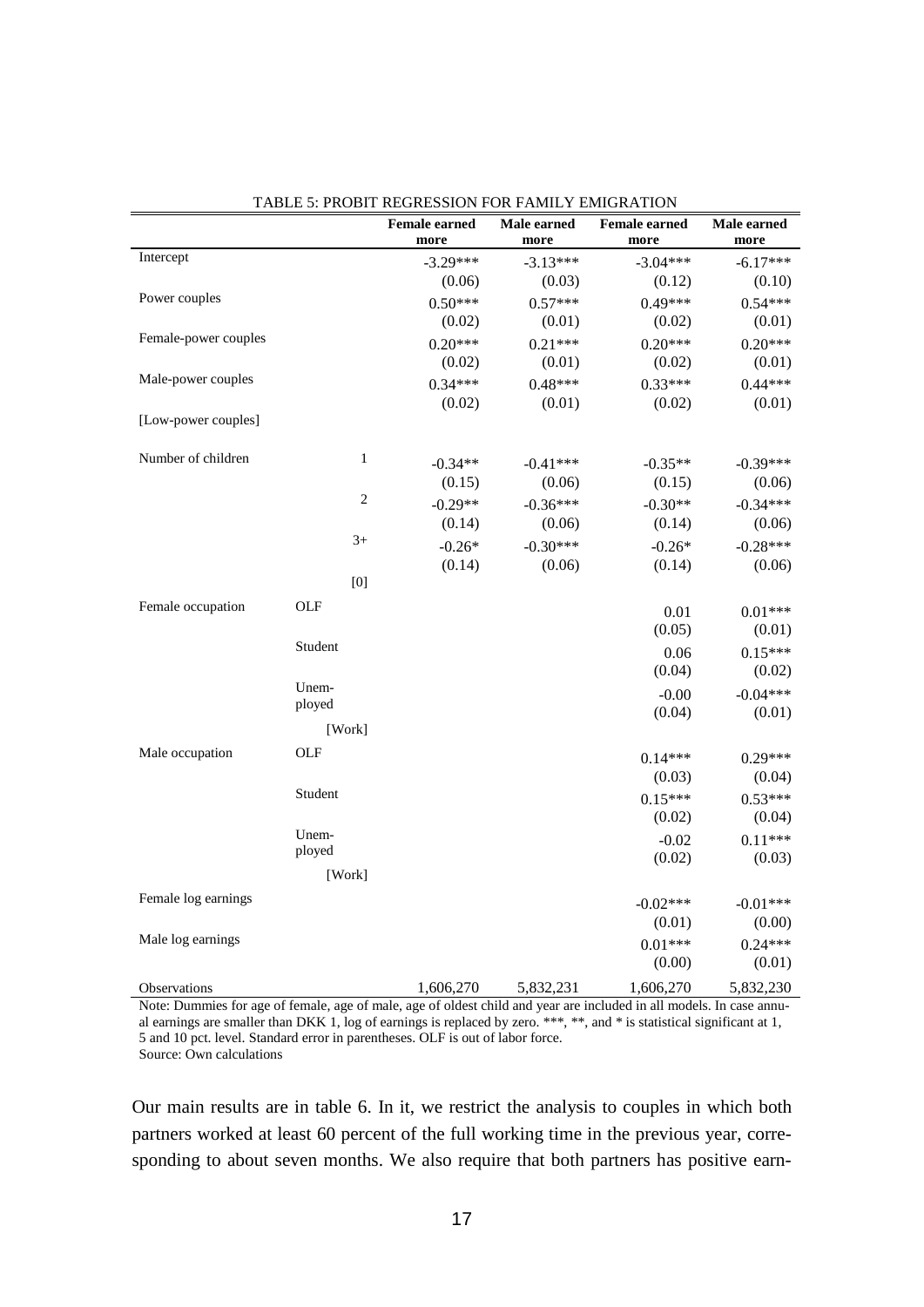ings; it is not plausible that someone who worked more than half a year would have zero or negative earnings. This restriction brings the empirical analysis closest to the theoretical model. We present results first for all emigration spells, and then for long emigration spells, defined so that neither partner returned to Denmark within 5 years. The results in Table 6 are in line with the predictions from our theoretical model: whether male or female earns more, the probability that the couple emigrates is increasing in the primary earner's income. Yet, there are certain gender differences. In couples in which the female earns more, migration is less responsive to the primary earner's income than in couples in which the male earns more. On the other hand, in couples in which the male earns more, the probability of emigration is increasing, although weakly, also in the female income. In couples in which the female earns more, the effect of the male income on the probability of emigration is statistically insignificant, and the point estimates are negative.

|                         |            | Female earned<br>more | Male earned<br>more   | Female earned more, 5+<br>years abroad                                                                                        | Male earned more, $5+$<br>years abroad |
|-------------------------|------------|-----------------------|-----------------------|-------------------------------------------------------------------------------------------------------------------------------|----------------------------------------|
| Intercept               |            | $-10.50***$<br>(0.56) | $-12.59***$<br>(0.23) | $-10.02***$<br>(1.16)                                                                                                         | $-13.56***$<br>(0.17)                  |
| Power couples           |            | $0.48***$<br>(0.03)   | $0.47***$<br>(0.01)   | $0.24***$<br>(0.06)                                                                                                           | $0.21***$<br>(0.02)                    |
| Female-power<br>couples |            | $0.18***$<br>(0.03)   | $0.16***$<br>(0.01)   | 0.06<br>(0.06)                                                                                                                | $0.06**$<br>(0.03)                     |
| Male-power<br>couples   |            | $0.34***$<br>(0.04)   | $0.38***$<br>(0.01)   | $0.28***$<br>(0.08)                                                                                                           | $0.22***$<br>(0.02)                    |
| [Low-power]<br>couples] |            |                       |                       |                                                                                                                               |                                        |
| Number of<br>children   | 1          | $-0.21$<br>(0.22)     | $-0.30***$<br>(0.08)  | $-4.39$<br>(9960.98)                                                                                                          | $-0.49***$<br>(0.19)                   |
|                         | $\sqrt{2}$ | $-0.12$<br>(0.22)     | $-0.23***$<br>(0.08)  | $-4.17$<br>(9960.98)                                                                                                          | $-0.46***$<br>(0.19)                   |
|                         | 3          | $-0.03$<br>(0.22)     | $-0.20**$<br>(0.08)   | $-3.91$<br>(9960.98)                                                                                                          | $-0.39***$<br>(0.19)                   |
|                         | [0]<br>1   |                       |                       |                                                                                                                               |                                        |
| Female log<br>earnings  |            | $0.61***$<br>(0.05)   | $0.03*$<br>(0.01)     | $0.61***$<br>(0.10)                                                                                                           | $0.06**$<br>(0.03)                     |
| Male log earn-<br>ings  |            | $-0.06$<br>(0.04)     | $0.69***$<br>(0.01)   | $-0.11$<br>(0.08)                                                                                                             | $0.74***$<br>(0.02)                    |
| Observations            |            | 621,233               | 3,353,488             | 512,478<br>Note: Dummies for age of female, age of male, age of oldest child and year are included in all models *** ** and * | 2,876,877                              |

| TABLE 6: PROBIT REGRESSION FOR EMIGRATION OF DUAL-EARNER COUPLES |
|------------------------------------------------------------------|
|------------------------------------------------------------------|

Note: Dummies for age of female, age of male, age of oldest child and year are included in all models. \*\*\*, \*\*, and is statistical significant at 1, 5 and 10 pct. level. Standard error in parentheses.

Source: Own calculations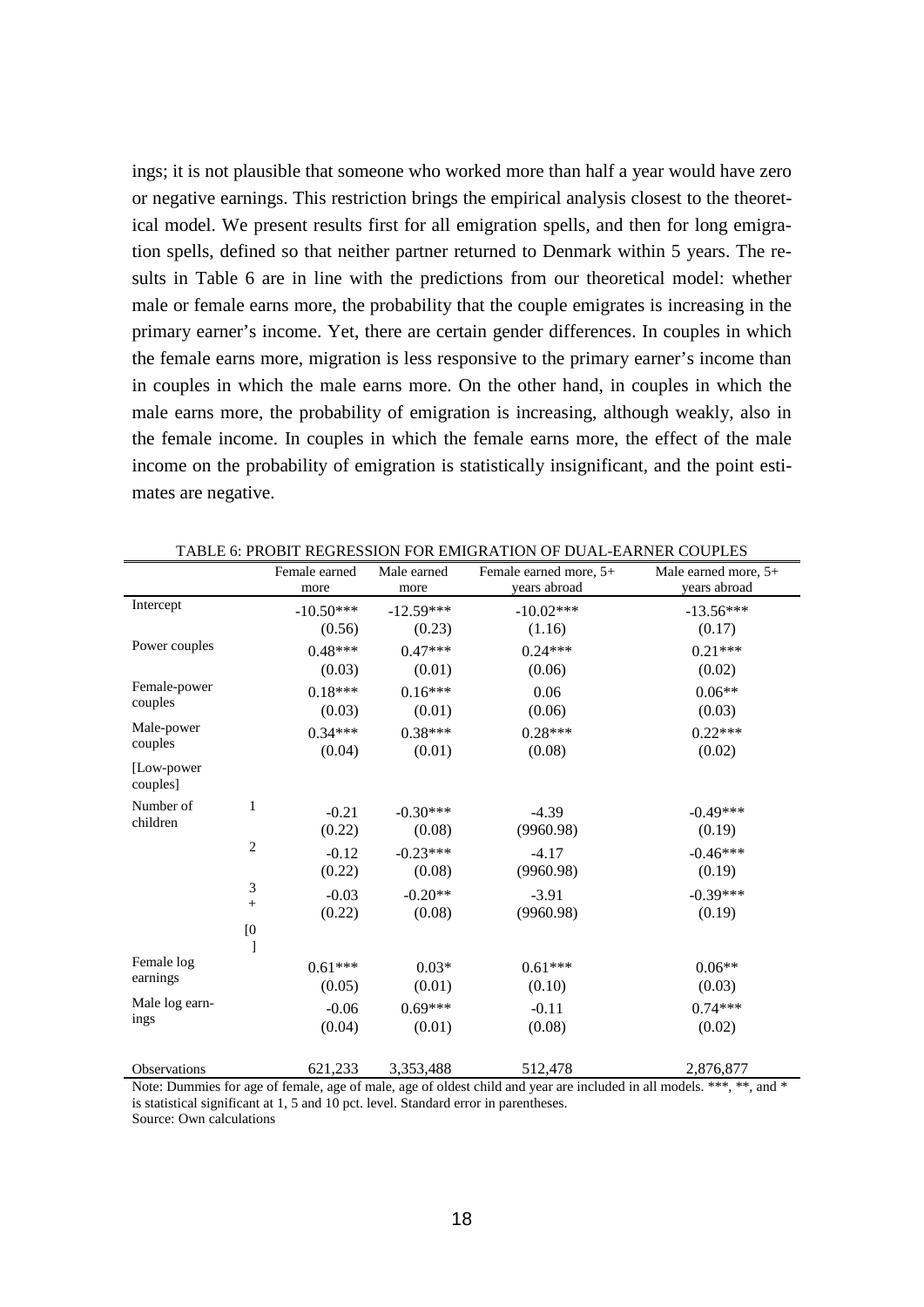Table A.5 in the appendix shows that emigration decisions of single men are more responsive to their income than emigration decisions of single women in that a given proportional increase in earnings increases the likelihood of emigration more for men.

In Table 7, we study separately couples with children and couples without children. (An analysis of couples with one child, couples with two children, and couples with three or more children suggests that accounting for the number of children does not make much of a difference). Independently of the number of children, power couples are most likely to emigrate, followed by male-power couples and then by female-power couples. We find that the probability of emigration is increasing only in the primary earner's income.

|                         | No children, female | No children, male | With children, female | With children, male |
|-------------------------|---------------------|-------------------|-----------------------|---------------------|
|                         | earned more         | earned more       | earned more           | earned more         |
| Intercept               | $-10.25***$         | $-11.97***$       | $-10.82***$           | $-13.06***$         |
|                         | (0.90)              | (0.44)            | (0.75)                | (0.27)              |
| Power couples           | $0.39***$           | $0.45***$         | $0.55***$             | $0.46***$           |
|                         | (0.04)              | (0.02)            | (0.04)                | (0.01)              |
| Female-power            | $0.10***$           | $0.16***$         | $0.24***$             | $0.16***$           |
| couples                 | (0.05)              | (0.03)            | (0.04)                | (0.02)              |
| Male-power              | $0.29***$           | $0.36***$         | $0.39***$             | $0.39***$           |
| couples                 | (0.06)              | (0.02)            | (0.06)                | (0.01)              |
| [Low-power]<br>couples] |                     |                   |                       |                     |
| Female log              | $0.61***$           | 0.03              | $0.59***$             | 0.03                |
| earnings                | (0.08)              | (0.03)            | (0.07)                | (0.02)              |
| Male log                | $-0.09$             | $0.64***$         | $-0.03$               | $0.71***$           |
| earnings                | (0.06)              | (0.03)            | (0.06)                | (0.02)              |
| Observations            | 183,735             | 709,035           | 437,498               | 2,644,453           |

Note: Dummies for age of female, age of male, and year are included in all models. Age of oldest child included in models with children. \*\*\*, \*\*, and \* is statistical significant at 1, 5 and 10 pct. level. Standard error in parentheses. OLF is out of labor force.

Source: Own calculations

In Tables 8a and 8b, we divide couples according to both power type and the primary earner's gender. Among couples with female primary earner, female earnings play a strong positive role in increasing migration probability in low-power couples, female power couples and in power couples, while the probability of migration is decreasing in male earnings among low-power and female-power couples. Together, these findings suggest that among couples in which the female earned more, migration decisions reflected more female job market opportunities in all other groups apart from male-power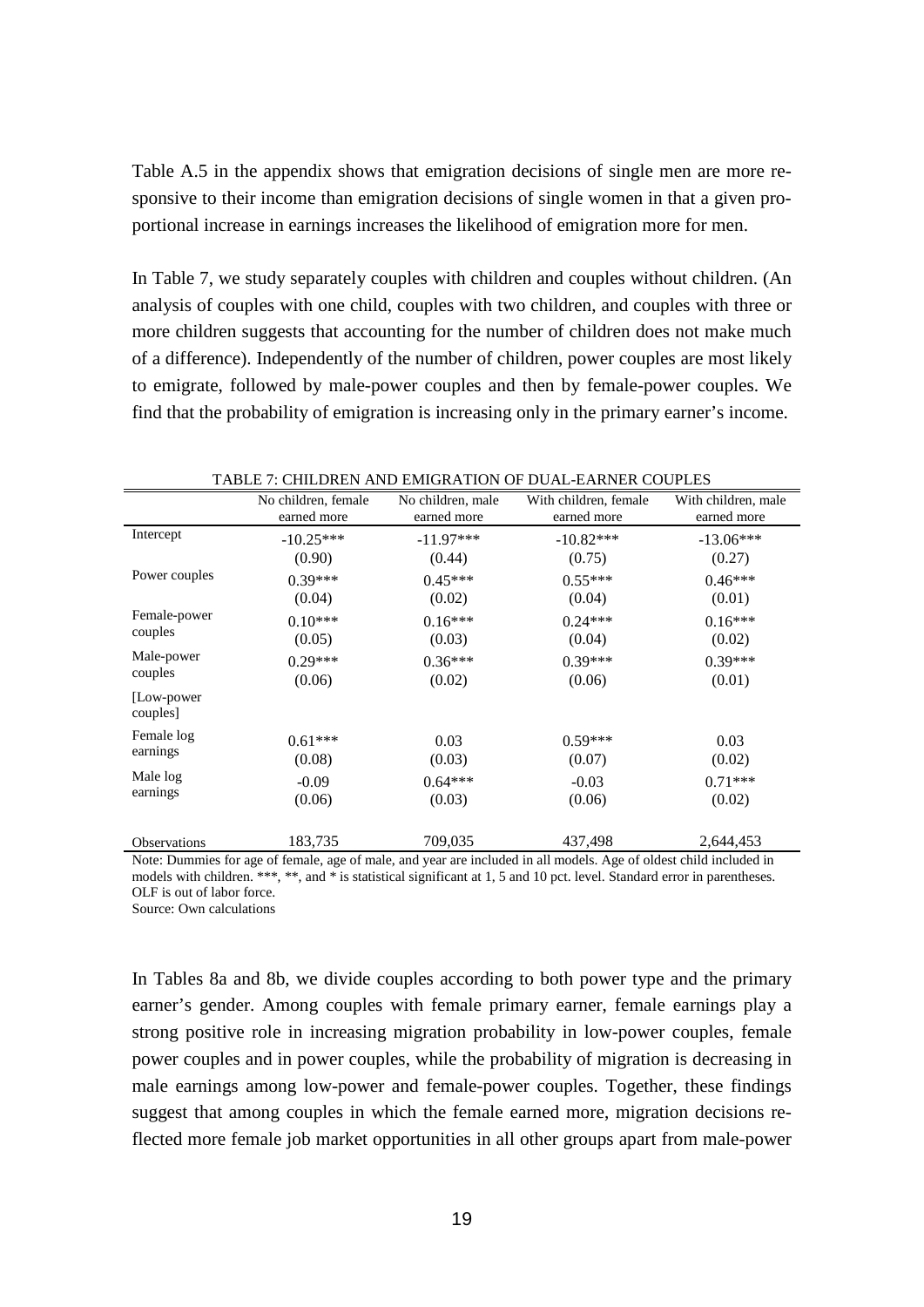couples. Among couples with male primary earner, the probability of migration is increasing in male earnings, independently of power type. The effect of female earnings is positive among male-power and power couples.

|                                              |                | Low-power                                                                                                                                                                                                                                                                                                                                                   | Female power       | Male power | Power couples                        |
|----------------------------------------------|----------------|-------------------------------------------------------------------------------------------------------------------------------------------------------------------------------------------------------------------------------------------------------------------------------------------------------------------------------------------------------------|--------------------|------------|--------------------------------------|
| Intercept                                    |                | $-9.08***$                                                                                                                                                                                                                                                                                                                                                  | $-10.82***$        | $-9.48***$ | $-11.45***$                          |
|                                              |                | (1.13)                                                                                                                                                                                                                                                                                                                                                      | (1.33)             | (2.07)     | (0.87)                               |
| Number of children                           | 1              | $-4.25$                                                                                                                                                                                                                                                                                                                                                     | 0.20               | $-4.52$    | 0.14                                 |
|                                              |                | (6682.06)                                                                                                                                                                                                                                                                                                                                                   | (0.35)             | (46490.32) | (0.38)                               |
|                                              | $\overline{2}$ | $-4.16$                                                                                                                                                                                                                                                                                                                                                     | 0.29               | $-4.52$    | 0.21                                 |
|                                              |                | (6682.06)                                                                                                                                                                                                                                                                                                                                                   | (0.34)             | (46490.32) | (0.37)                               |
|                                              | $3+$           | $-4.06$                                                                                                                                                                                                                                                                                                                                                     | 0.33               | $-9.29$    | 0.35                                 |
|                                              |                | (6682.06)                                                                                                                                                                                                                                                                                                                                                   | (0.34)             | (48221.24) | (0.37)                               |
|                                              | [0]            |                                                                                                                                                                                                                                                                                                                                                             |                    |            |                                      |
| Female log earnings                          |                | $0.62***$                                                                                                                                                                                                                                                                                                                                                   | $0.73***$          | 0.27       | $0.57***$                            |
|                                              |                | (0.09)                                                                                                                                                                                                                                                                                                                                                      | (0.11)             | (0.20)     | (0.09)                               |
| Male log earnings                            |                | $-0.21***$                                                                                                                                                                                                                                                                                                                                                  | $-0.16*$           | 0.20       | 0.10                                 |
|                                              |                | (0.06)                                                                                                                                                                                                                                                                                                                                                      | (0.09)             | (0.18)     | (0.08)                               |
|                                              |                |                                                                                                                                                                                                                                                                                                                                                             |                    |            |                                      |
| Observations                                 |                | 334,516                                                                                                                                                                                                                                                                                                                                                     | 142,627            | 32,482     | 111,608                              |
| $\mathbf{M}$ is $\mathbf{D}$ in $\mathbf{C}$ | $c \cdot 1$    | $\mathcal{C}$ $\mathcal{C}$ $\mathcal{C}$ $\mathcal{C}$ $\mathcal{C}$ $\mathcal{C}$ $\mathcal{C}$ $\mathcal{C}$ $\mathcal{C}$ $\mathcal{C}$ $\mathcal{C}$ $\mathcal{C}$ $\mathcal{C}$ $\mathcal{C}$ $\mathcal{C}$ $\mathcal{C}$ $\mathcal{C}$ $\mathcal{C}$ $\mathcal{C}$ $\mathcal{C}$ $\mathcal{C}$ $\mathcal{C}$ $\mathcal{C}$ $\mathcal{C}$ $\mathcal{$ | $-0.11 - 1.11 - 1$ |            | $1 + 1 + 1 + 11 + 11 + 11 + 11 + 11$ |

TABLE 8a: EMIGRATION OF DUAL-EARNER COUPLES, FEMALE EARNED MORE

Note: Dummies for age of female, age of male, age of oldest child and year are included in all models. \*\*\*, \*\*, and \* is statistical significant at 1, 5 and 10 pct. level. Standard error in parentheses. Source: Own calculations

|                     |                | Low-power             | Female power          | Male power            | Power couples         |
|---------------------|----------------|-----------------------|-----------------------|-----------------------|-----------------------|
| Intercept           |                | $-13.90***$<br>(0.42) | $-11.50***$<br>(0.67) | $-13.39***$<br>(0.53) | $-11.21***$<br>(0.37) |
| Number of children  | 1              | $-0.36$<br>(0.12)     | $-0.09$<br>(0.24)     | $-0.25$<br>(0.18)     | $-0.50$<br>(0.31)     |
|                     | $\overline{2}$ | $-0.33$<br>(0.11)     | $-0.07$<br>(0.23)     | $-0.16$<br>(0.18)     | $-0.40$<br>(0.31)     |
|                     | $3+$           | $-0.33$<br>(0.12)     | 0.01<br>(0.23)        | $-0.15$<br>(0.18)     | $-0.34$<br>(0.31)     |
|                     | [0]            |                       |                       |                       |                       |
| Female log earnings |                | 0.03<br>(0.03)        | $-0.06$<br>(0.04)     | $0.07**$<br>(0.03)    | $0.05*$<br>(0.02)     |
| Male log earnings   |                | $0.80***$<br>(0.02)   | $0.71***$<br>(0.04)   | $0.74***$<br>(0.03)   | $0.59***$<br>(0.02)   |
| <b>Observations</b> |                | 2,041,611             | 438,874               | 343,984               | 529,019               |

Note: Dummies for age of female, age of male, age of oldest child and year are included in all models. \*\*\*, \*\*, and

\* is statistical significant at 1, 5 and 10 pct. level. Standard error in parentheses.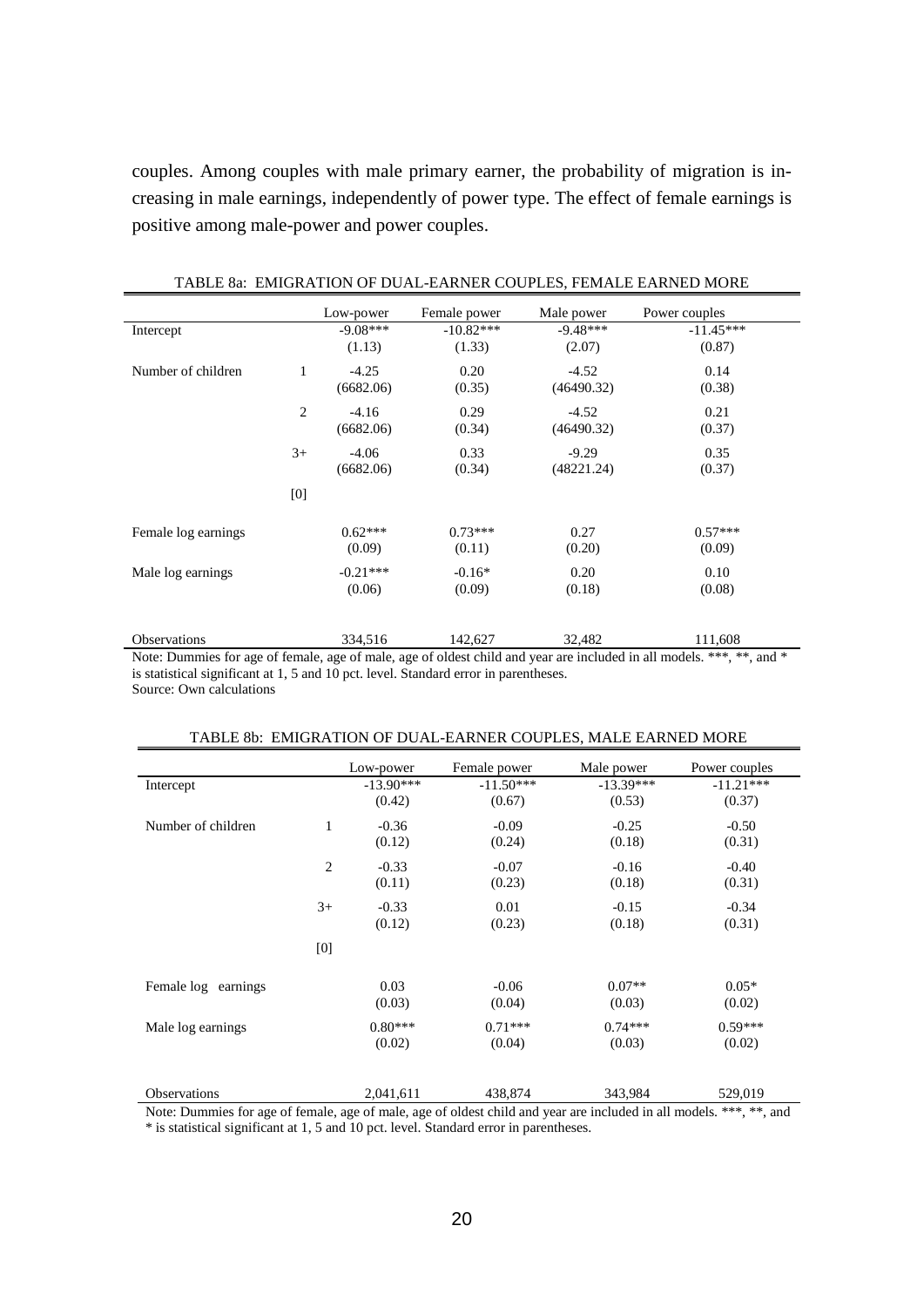Source: Own calculations

To sum up: our finding that power couples are most likely to emigrate, followed by male-power couples and then by female-power couples, holds in all specifications. So does the finding that couples without children are more likely to emigrate.

The empirical evidence is broadly in line with the theoretical model. Figure 1 illustrates that single men and women are much more likely to emigrate than men and women in couples. Although we cannot test Proposition 1 directly, given that we do not observe individual migration costs, Figure 1 is consistent with the prediction of Proposition 1 in the special case that migration costs are the same for everyone, whether single or in a couple. That the likelihood of migrating is increasing in the primary earner's income holds in all specifications, apart from male-power couples in which women earned more. This group is only 1.3 percent of all couples on tables 8.a and 8.b, meaning that the prediction of the Proposition 2 holds among the seven subgroups representing 98.7 percent of couples covered in tables 8.a and 8.b. Finally, we found that in some subgroups, the probability of migration was increasing in secondary earner's income, in some decreasing, and in some subgroups there was no effect either way. This is consistent with Proposition 3 that stated that the effect of the secondary earner's income may go either way.

Finally, we analyzed a proportional hazard model for return migration, using low-power couples as the reference category. Table 9 shows that power couples are most likely to return and low-power couples least likely. There is no difference in the return hazard between male-power and female-power couples, except for female power couples in which the female earned more. This is partly in contrast to emigration decisions, in which male-power couples were found to be much more likely to emigrate. The likelihood of returning is decreasing in the primary earner's pre-emigration earnings, in line with the Roy-Borjas model that predicts that emigrants from a country with relatively small income differences, like Denmark, should be positively selected. The effect of the secondary earner's income varies across specifications.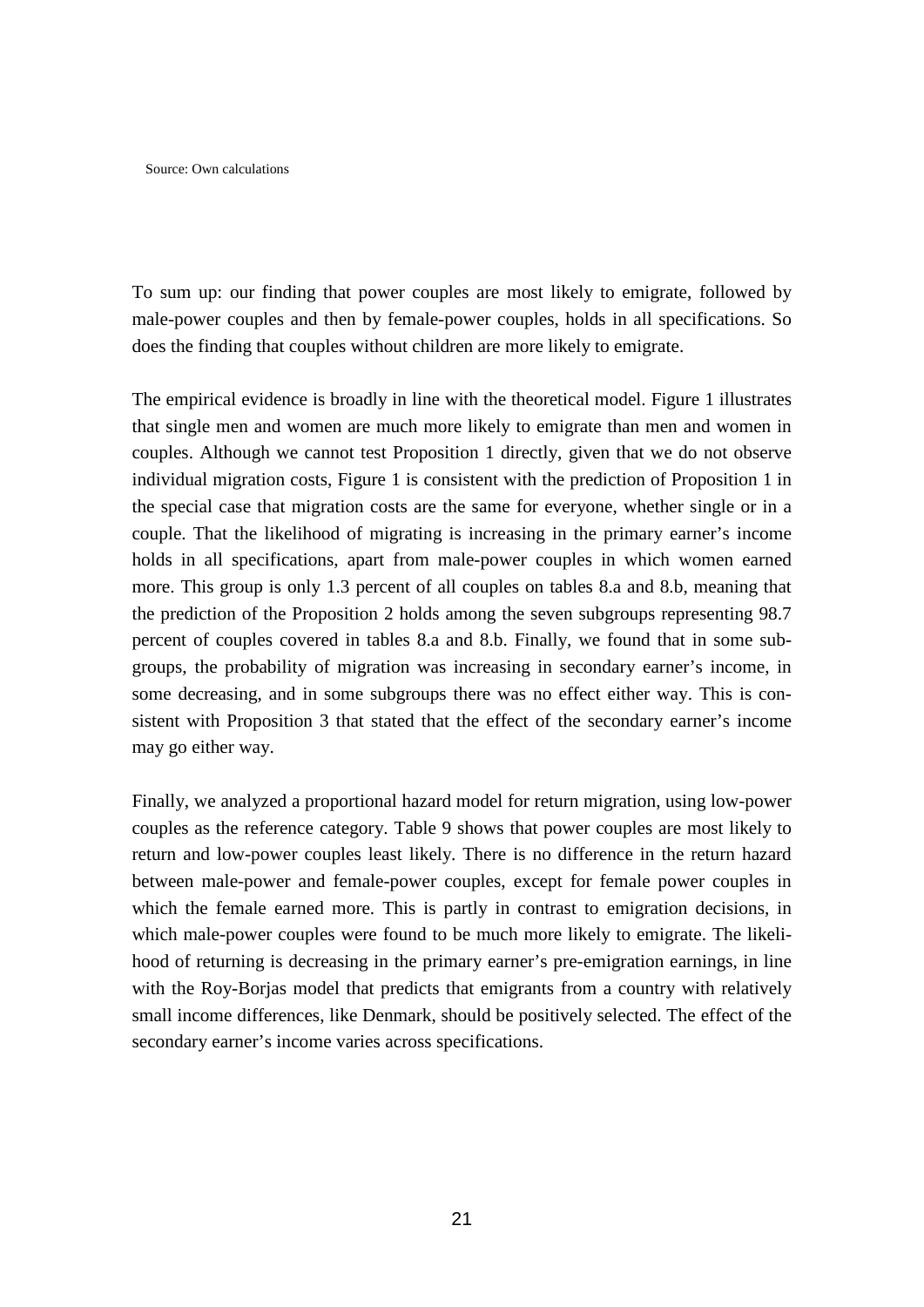| I ABLE 7. I NOFONTIONAL HAZAND |               |             |                     |                   |
|--------------------------------|---------------|-------------|---------------------|-------------------|
| Variable                       | Female earned | Male earned | Both worked, female | Both worked, male |
|                                | more          | more        | earned more         | earned more       |
| Female power                   | 0.09          | $0.15***$   | 0.06                | $0.17***$         |
|                                | (0.07)        | (0.04)      | (0.11)              | (0.05)            |
| Male power                     | $0.16**$      | $0.19***$   | 0.07                | $0.21***$         |
|                                | (0.08)        | (0.03)      | (0.14)              | (0.04)            |
| Power couples                  | $0.21***$     | $0.24***$   | $0.20**$            | $0.32***$         |
|                                | (0.06)        | (0.03)      | (0.10)              | (0.04)            |
| Female Premigration log        | $-0.11**$     | $-0.00$     | $-0.18$             | $-0.06$           |
| Earnings                       | (0.05)        | (0.01)      | (0.17)              | (0.04)            |
| Male Premigration log          | 0.02          | $-0.19***$  | 0.10                | $-0.27***$        |
| Earnings                       | (0.02)        | (0.02)      | (0.14)              | (0.05)            |
| Dummy for child(ren)           | $0.09*$       | 0.03        | $0.21**$            | $0.07**$          |
|                                | (0.05)        | (0.03)      | (0.08)              | (0.03)            |
| Emigration year                | $0.01***$     | $0.01***$   | 0.00                | $0.01***$         |
|                                | (0.00)        | (0.00)      | (0.01)              | (0.00)            |
| Female age                     | $-0.04***$    | $-0.02***$  | $-0.04***$          | $-0.02***$        |
|                                | (0.01)        | (0.00)      | (0.01)              | (0.00)            |
| Observations                   | 2340          | 11,331      | 979                 | 7,054             |
|                                | (449)         | (2, 131)    | (194)               | (1,318)           |

TABLE 0: PROPORTIONAL HAZARD

Note: Standard error in parenthesis, the number of censored observations in parentheses

Finally, we have used register data to study how often couples that emigrate without children have children abroad. We find that 38 percent of couples without children at the time of emigration have one or more children the year after returning. Among these couples, the oldest child is in 73 percent of all cases 0 to 2 years old the year after returning. This suggests that it is quite common to return to Denmark to give birth. Part of the explanation could be that health care is free in Denmark, while having a child can be very expensive in some other countries. Also, couples may want to benefit from support from grandparents or other relatives at the time of having their first child.

#### **6 Conclusion**

We found that both couples with children and couples without children are most likely to emigrate if both partners have university education, but also most likely to return later. The likelihood of emigration is increasing in the primary earner's earnings, while the effect of the secondary earner's income can be either positive or negative. At the same time, we found that male education plays a bigger role than female education in emigration decisions, independently of which partner earned more in Denmark. Taken together, our findings suggest a mixture of couples emphasizing the primary earner's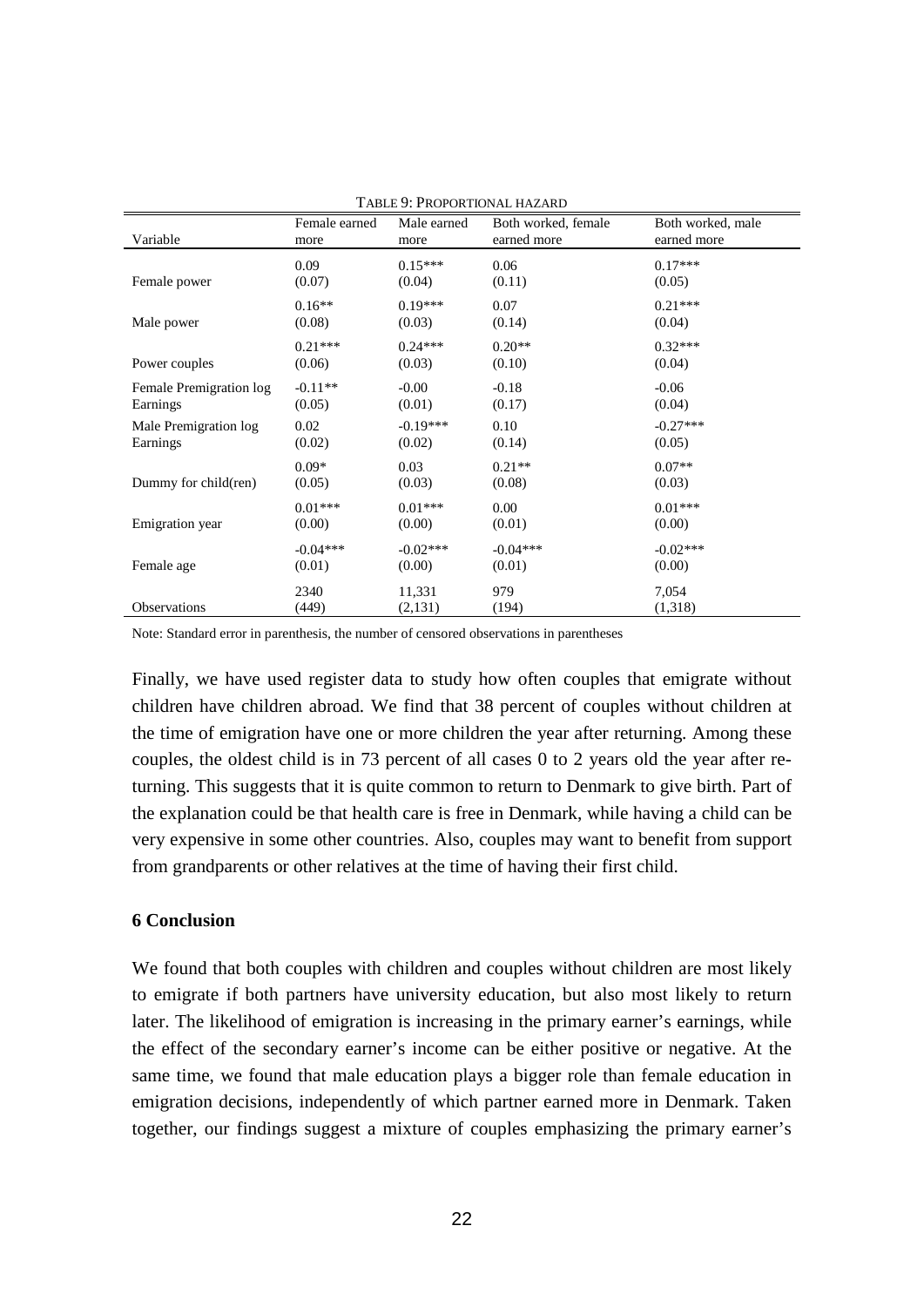income, independently of the primary earner's gender, and still remaining traditional male breadwinner model, at least for a significant subsample among couples.

# Appendix

|           |                                                 | <b>EDUCATION</b>                                                                                                   |      |  |  |
|-----------|-------------------------------------------------|--------------------------------------------------------------------------------------------------------------------|------|--|--|
|           |                                                 | Male education                                                                                                     |      |  |  |
|           |                                                 | Low                                                                                                                | High |  |  |
| Female    | Low                                             | 0.10                                                                                                               | 0.45 |  |  |
| education | High                                            | 0.20                                                                                                               | 0.60 |  |  |
|           |                                                 |                                                                                                                    |      |  |  |
|           |                                                 |                                                                                                                    |      |  |  |
|           |                                                 | TABLE A.2a: EMIGRATION RATES WHEN FEMALE EARNED MORE                                                               |      |  |  |
|           | Male                                            |                                                                                                                    |      |  |  |
|           |                                                 | Low                                                                                                                | High |  |  |
| Female    | Low                                             | 0.09                                                                                                               | 0.32 |  |  |
| education | High                                            | 0.18                                                                                                               | 0.46 |  |  |
|           |                                                 |                                                                                                                    |      |  |  |
|           |                                                 |                                                                                                                    |      |  |  |
|           |                                                 | TABLE A.2b: EMIGRATION RATES WHEN MALE EARNED MORE                                                                 |      |  |  |
|           | Male                                            |                                                                                                                    |      |  |  |
|           |                                                 | Low                                                                                                                | High |  |  |
| Female    | Low                                             | 0.10                                                                                                               | 0.46 |  |  |
| education | High                                            | 0.21                                                                                                               | 0.61 |  |  |
|           |                                                 | TABLE A.3: EMIGRATION RATES FOR 5+ YEARS OF COUPLES (IN PERCENT) ACCORDING TO MALE AND                             |      |  |  |
|           |                                                 | <b>FEMALE EDUCATION</b>                                                                                            |      |  |  |
|           |                                                 | Male education                                                                                                     |      |  |  |
|           |                                                 | Low                                                                                                                | High |  |  |
| Female    | Low                                             | 0.02                                                                                                               | 0.09 |  |  |
| education | High                                            | 0.04                                                                                                               | 0.09 |  |  |
|           |                                                 | Note: Only couples in which neither partner returned to Denmark within 5 years are counted as long-term emigrants. |      |  |  |
|           |                                                 |                                                                                                                    |      |  |  |
|           |                                                 |                                                                                                                    |      |  |  |
|           |                                                 |                                                                                                                    |      |  |  |
|           |                                                 | TABLE A.4a: EMIGRATION 5+ WHEN FEMALE EARNED MORE                                                                  |      |  |  |
|           |                                                 | Male                                                                                                               |      |  |  |
|           |                                                 | Low                                                                                                                | High |  |  |
| Female    | Low                                             | 0.02                                                                                                               | 0.06 |  |  |
| education | High                                            | 0.03                                                                                                               | 0.06 |  |  |
|           |                                                 | Note: Only couples in which neither partner returned to Denmark within 5 years are counted as long-term emigrants. |      |  |  |
|           |                                                 |                                                                                                                    |      |  |  |
|           | TABLE A.4b: EMIGRATION 5+ WHEN MALE EARNED MORE |                                                                                                                    |      |  |  |
|           |                                                 | Male                                                                                                               |      |  |  |
|           |                                                 | Low                                                                                                                | High |  |  |
| Female    | Low                                             | 0.02                                                                                                               | 0.09 |  |  |
| education | High                                            | 0.04                                                                                                               | 0.09 |  |  |

TABLE A.1: EMIGRATION RATES OF MARRIED COUPLES (IN PERCENT) ACCORDING TO MALE AND FEMALE

Note: Only couples in which neither partner returned to Denmark within 5 years are counted as long-term emigrants.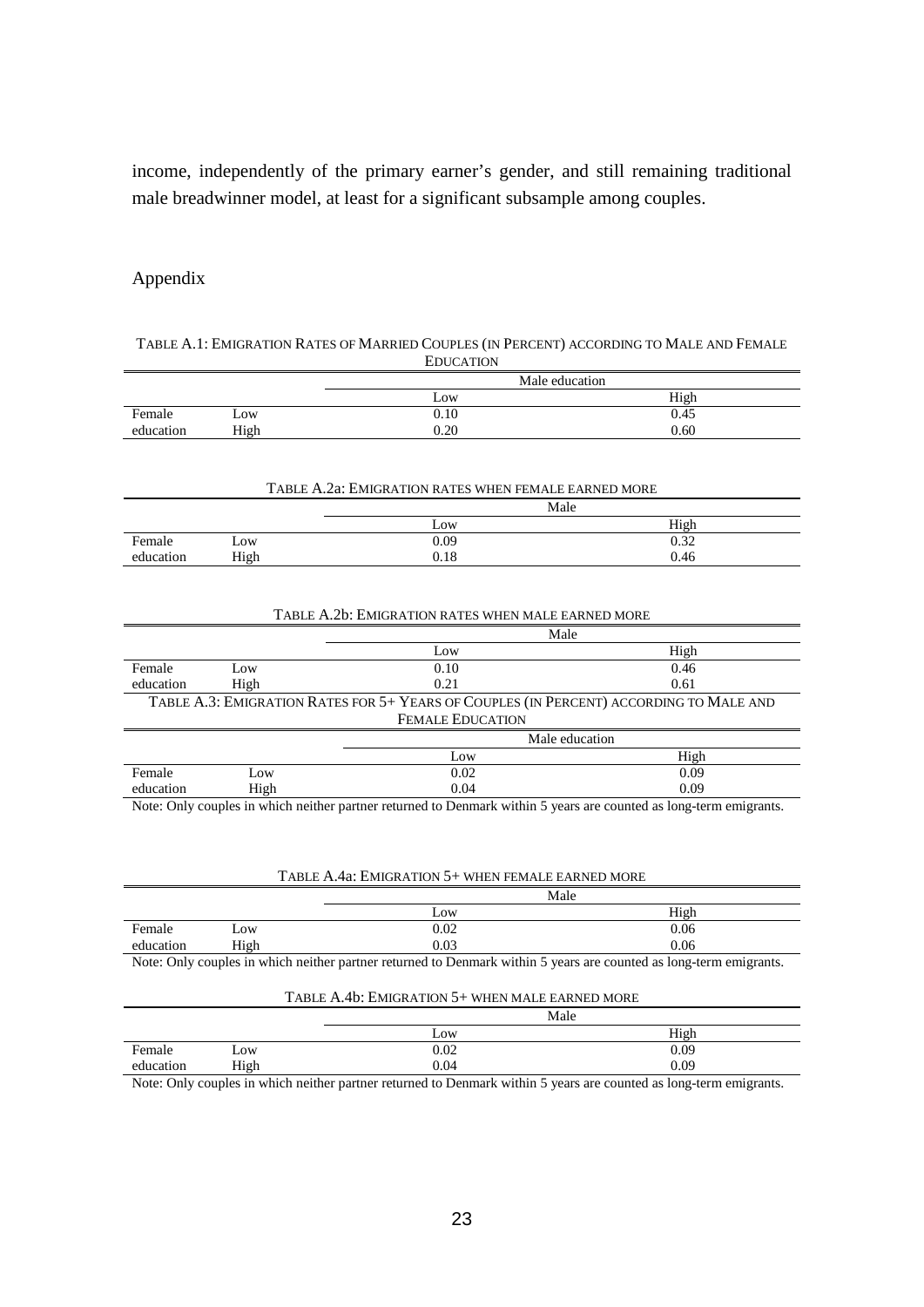|                     | Female     | Male       | Female, no return within 5 | Male, no return within 5 years |
|---------------------|------------|------------|----------------------------|--------------------------------|
|                     |            |            | years                      |                                |
| Intercept           | $-2.72***$ | $-2.60***$ | $-2.77***$                 | $-2.55***$                     |
|                     | (0.03)     | (0.02)     | (0.05)                     | (0.03)                         |
| Colleged educat-    | $0.26***$  | $0.34***$  | $0.16***$                  | $0.28***$                      |
| ed                  | (0.01)     | (0.01)     | (0.01)                     | (0.01)                         |
| Log earnings        | $0.02**$   | $0.25***$  | $0.13***$                  | $0.33***$                      |
|                     | (0.01)     | (0.01)     | (0.02)                     | (0.01)                         |
| <b>Observations</b> | 1,447,708  | 2.906.620  | 1.447.708                  | 2.906.620                      |

Table A.5: Probit regression for emigration of singles

Note: Dummies for age of female and year are included in all models. \*\*\*, \*\*, and \* is statistical significant at 1, 5 and 10 pct. level. Standard error in parentheses. OLF is out of labor force.

#### **References**

Blackburn, Mc Kinley L. (2010): Internal migration and the earnings of married couples in the United States. *Journal of Economic Geography*, 10: 87-111.

Borjas, George J., "Self-Selection and the Earnings of Immigrants." *The American Economic Review,* 77: 531-53, 1987.

Borjas, George J. and Stephen G. Bronars, "Immigration and the Family." *Journal of Labor Economics*, 9(2): 123-148, 1991.

Chiquiar, Daniel and Gordon H. Hanson, "International Migration, Self-Selection, and the Distribution of Wages: Evidence from Mexico and the United States." *Journal of Political Economy*, 113(2): 239-281, 2005.

Chiswick, Barry R. "The Effect of Americanization on the Earnings of Foreign-born Men." *Journal of Political Economy*, 86: 897-921, 1978.

Cobb-Clark, Deborah A., "Immigrant Selectivity and Wages: The Evidence for Women." *The American Economic Review*, 83(4): 986-993, 1993.

Costa, Dora L. and Matthew E. Kahn, "Power couples: Changes in the locational choice of the college educated, 1940-1990." *The Quarterly Journal of Economics*, 115(4): 1287–1315, 2000.

Frank, Robert H., "Family location constraints and the geographic distribution of female professionals." *Journal of Political Economy*, 86(1): 117–130, 1978.

Gemici, Ahu, "Family migration and labor market outcomes." Manuscript, New York University, 2011.